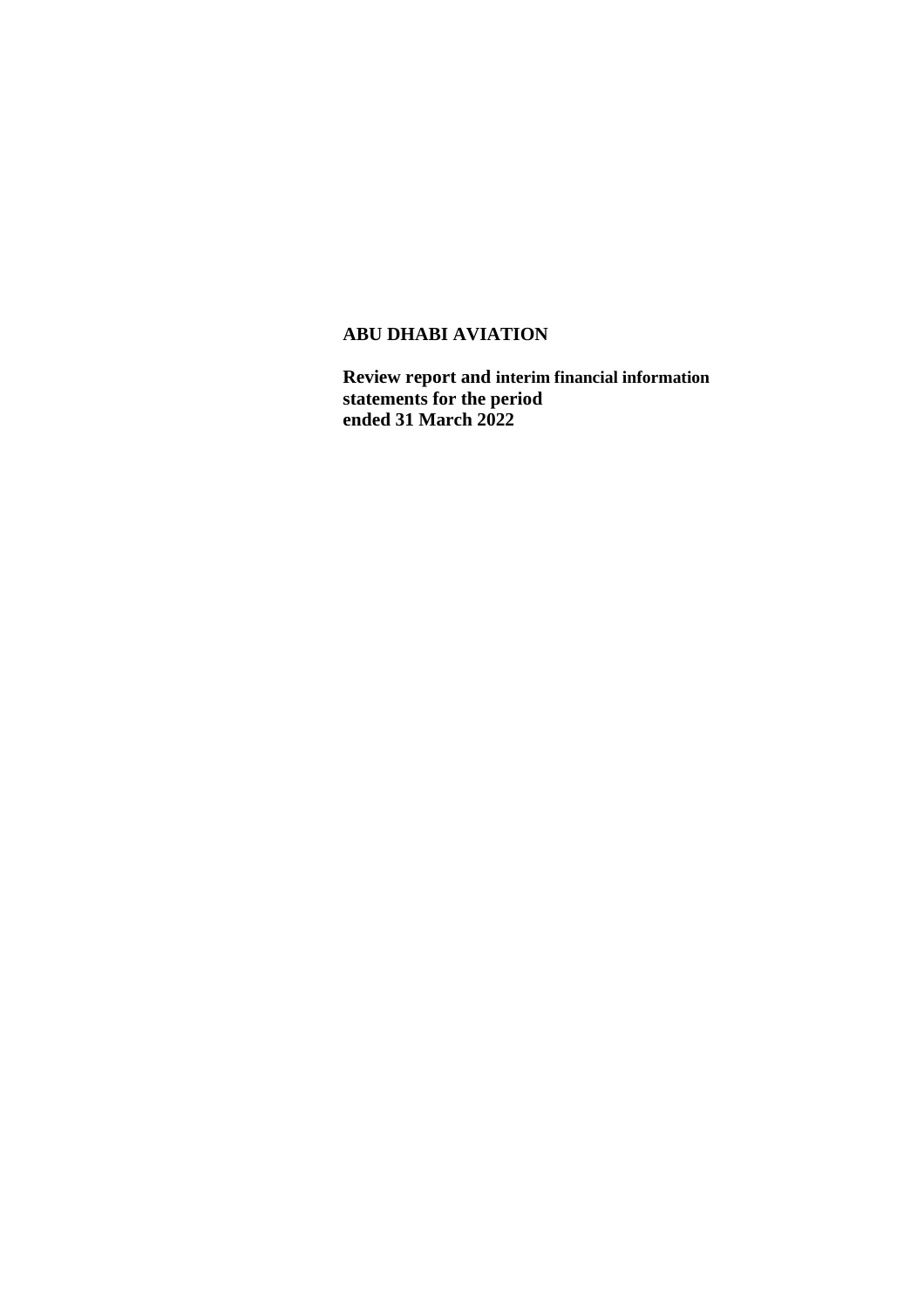# **Review report and interim financial information for the period ended 31 March 2022**

|                                                          | Page           |
|----------------------------------------------------------|----------------|
| Report on review of interim financial information        | 1              |
| Condensed consolidated statement of financial position   | $2 - 3$        |
| Condensed consolidated statement of profit or loss       | 4              |
| Condensed consolidated statement of comprehensive income | $\overline{5}$ |
| Condensed consolidated statement of changes in equity    | 6              |
| <b>Condensed consolidated statement of cash flows</b>    | 7              |
| Notes to the condensed consolidated financial statements | $8 - 24$       |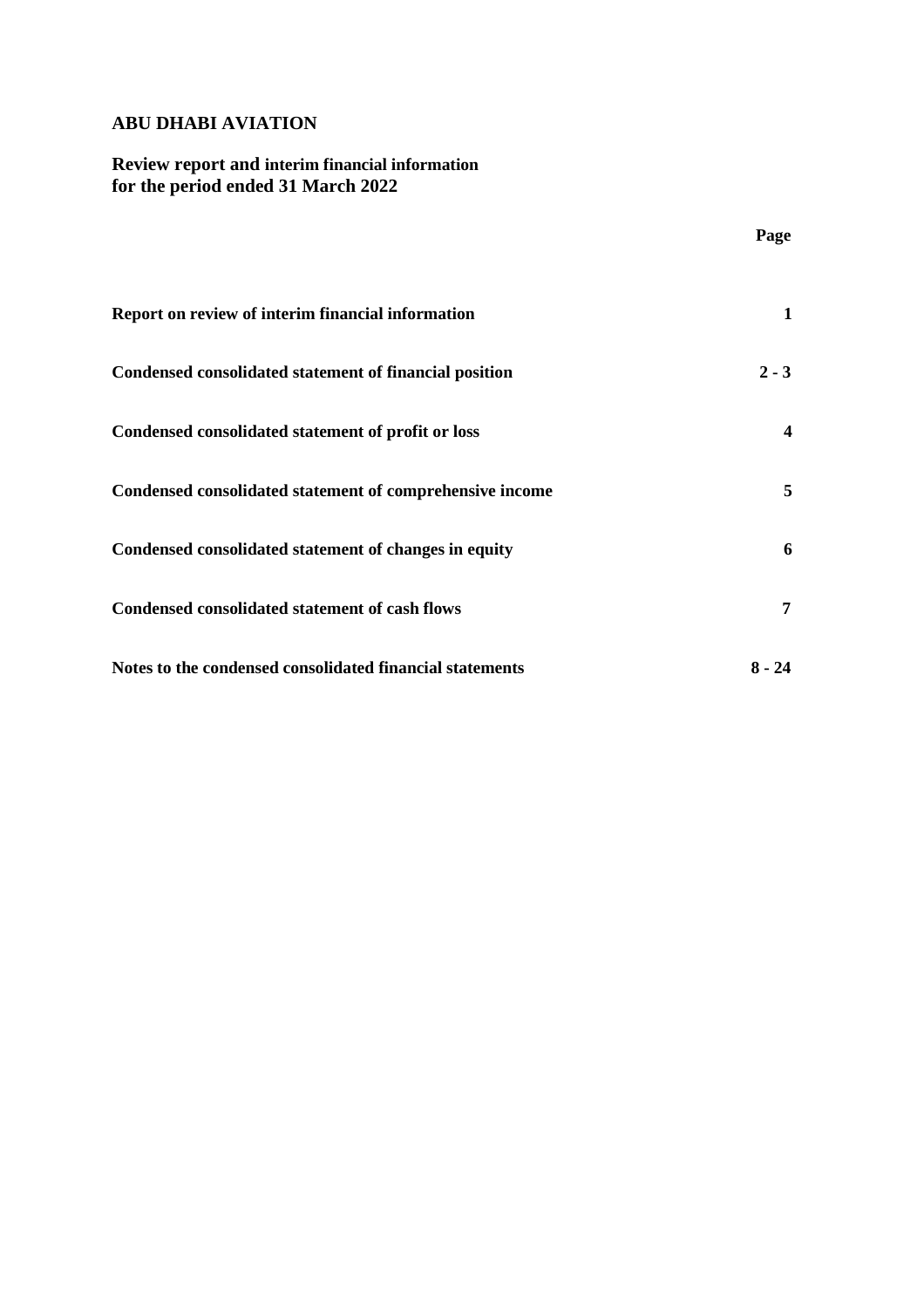

Deloitte & Touche (M.E.) Level 11, Al Sila Tower Abu Dhabi Global Market Square Al Maryah Island P.O. Box 990 Abu Dhabi United Arab Emirates

Tel: +971 (0) 2 408 2424 Fax:+971 (0) 2 408 2525 www.deloitte.com

## **REPORT ON REVIEW OF INTERIM FINANCIAL INFORMATION TO THE BOARD OF DIRECTORS ABU DHABI AVIATION**

#### *Introduction*

We have reviewed the accompanying condensed consolidated statement of financial position of Abu Dhabi Aviation (the "Company") and its subsidiaries (together referred to as the "Group"), as at 31 March 2022 and the related condensed consolidated statements of profit or loss, comprehensive income, changes in equity and cash flows and selected explanatory notes for the three-months and three-month period then ended. Management is responsible for the preparation and fair presentation of this interim financial information in accordance with International Accounting Standard IAS 34, *Interim Financial Reporting.*  Our responsibility is to express a conclusion on this interim financial information based on our review.

#### *Scope of review*

We conducted our review in accordance with International Standard on Review Engagements 2410, *Review of Interim Financial Information Performed by the Independent Auditor of the Entity*. A review of interim financial information consists of making inquiries, primarily of persons responsible for financial and accounting matters, and applying analytical and other review procedures. A review is substantially less in scope than an audit conducted in accordance with International Standards on Auditing and consequently does not enable us to obtain assurance that we would become aware of all significant matters that might be identified in an audit. Accordingly, we do not express an audit opinion.

#### *Conclusion*

Based on our review, nothing has come to our attention that causes us to believe that the accompanying interim financial information is not prepared, in all material respects, in accordance with IAS 34.

Deloitte & Touche (M.E.)

Obada AlKowatly Registration No. 1056 28 April 2022 Abu Dhabi United Arab Emirates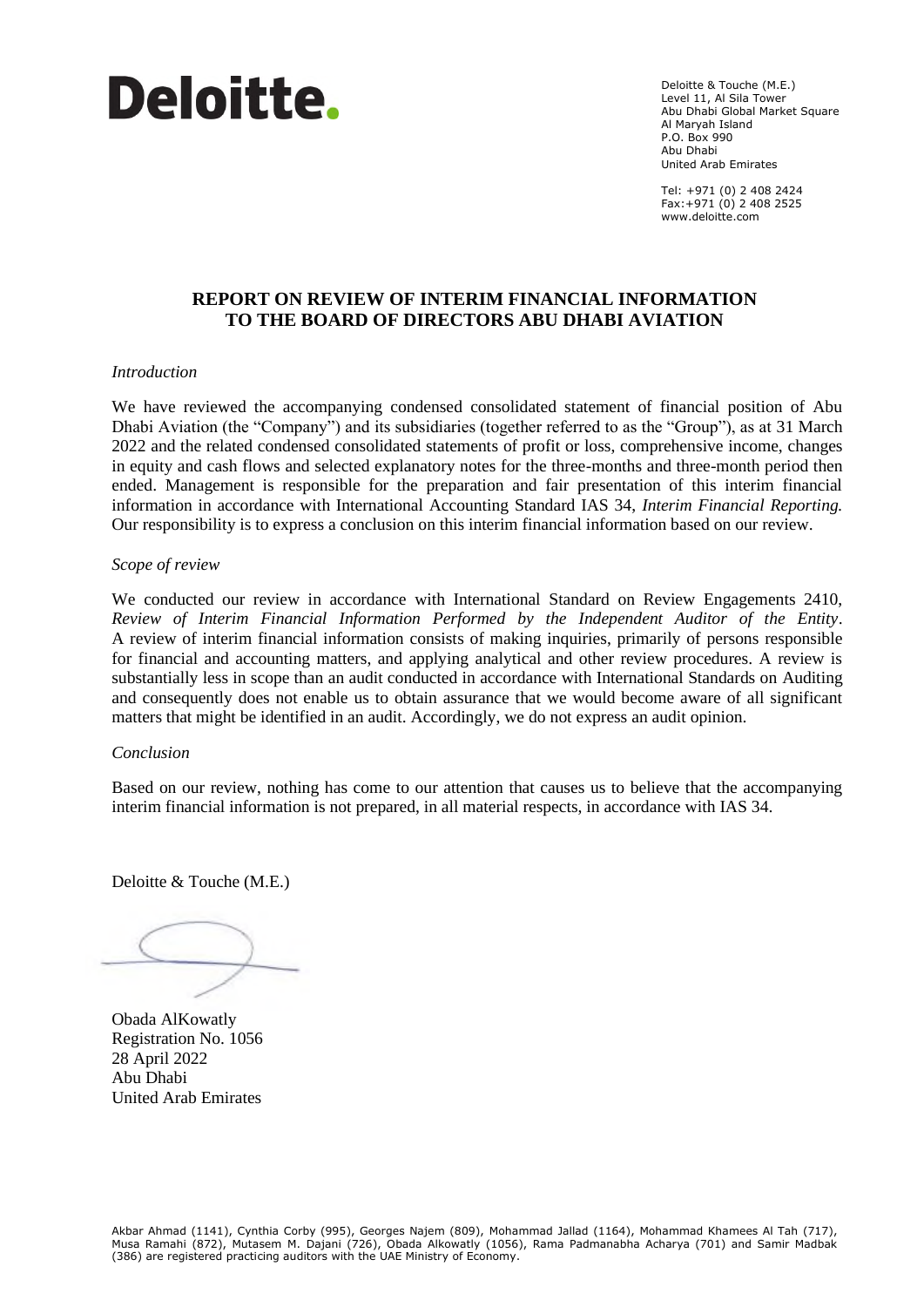# **Condensed consolidated statement of financial position as at 31 March 2022**

|                                                          | <b>Notes</b>            | 31 March<br>2022<br><b>AED'000</b><br>(unaudited) | 31 December<br>2021<br>AED'000<br>(audited) |
|----------------------------------------------------------|-------------------------|---------------------------------------------------|---------------------------------------------|
| <b>Assets</b>                                            |                         |                                                   |                                             |
| <b>Non-current assets</b>                                |                         |                                                   |                                             |
| Aircraft, property and equipment                         | 4                       | 2,136,117                                         | 2,153,491                                   |
| Investment properties                                    | 5                       | 385,180                                           | 376,228                                     |
| Investments in financial assets                          | 6                       | 442,799                                           | 425,970                                     |
| Right of use assets                                      |                         | 130,190                                           | 107,857                                     |
| Investment in a joint venture                            | 7                       | 69,021                                            | 68,424                                      |
| <b>Total non-current assets</b>                          |                         | 3,163,307                                         | 3,131,970                                   |
| <b>Current assets</b>                                    |                         |                                                   |                                             |
| Inventories                                              |                         | 545,191                                           | 549,393                                     |
| Trade receivables                                        | 8                       | 693,821                                           | 706,773                                     |
| Contract assets, prepayments and other current<br>assets |                         | 314,386                                           | 258,850                                     |
| Assets classified as held for sale                       | $\overline{\mathbf{4}}$ |                                                   | 251,684                                     |
| Cash and bank balances                                   | 9                       | 531,321                                           | 626,716                                     |
| <b>Total current assets</b>                              |                         | 2,084,719                                         | 2,393,416                                   |
| <b>Total assets</b>                                      |                         | 5,248,026                                         | 5,525,386                                   |
| <b>Equity</b>                                            |                         |                                                   |                                             |
| Share capital                                            | 10                      | 444,787                                           | 444,787                                     |
| Share premium                                            |                         | 112,320                                           | 112,320                                     |
| Reserves                                                 |                         | 1,945,626                                         | 1,947,274                                   |
| Retained earnings                                        |                         | 841,330                                           | 833,870                                     |
| <b>Equity attributable to owners of the Company</b>      |                         | 3,344,063                                         | 3,338,251                                   |
| <b>Non-controlling interest</b>                          |                         | 417,445                                           | 401,064                                     |
| <b>Total equity</b>                                      |                         | 3,761,508                                         | 3,739,315                                   |
| <b>Liabilities</b>                                       |                         |                                                   |                                             |
| <b>Non-current liabilities</b>                           |                         |                                                   |                                             |
| Provision for employees' end of service benefits         |                         | 140,272                                           | 136,665                                     |
| Term loans                                               | 12                      | 430,472                                           | 443,252                                     |
| Lease liabilities                                        | 11                      | 171,673                                           | 131,064                                     |
| Deferred income                                          |                         | 147,966                                           | 154,362                                     |
| <b>Total non-current liabilities</b>                     |                         | 890,383                                           | 865,343                                     |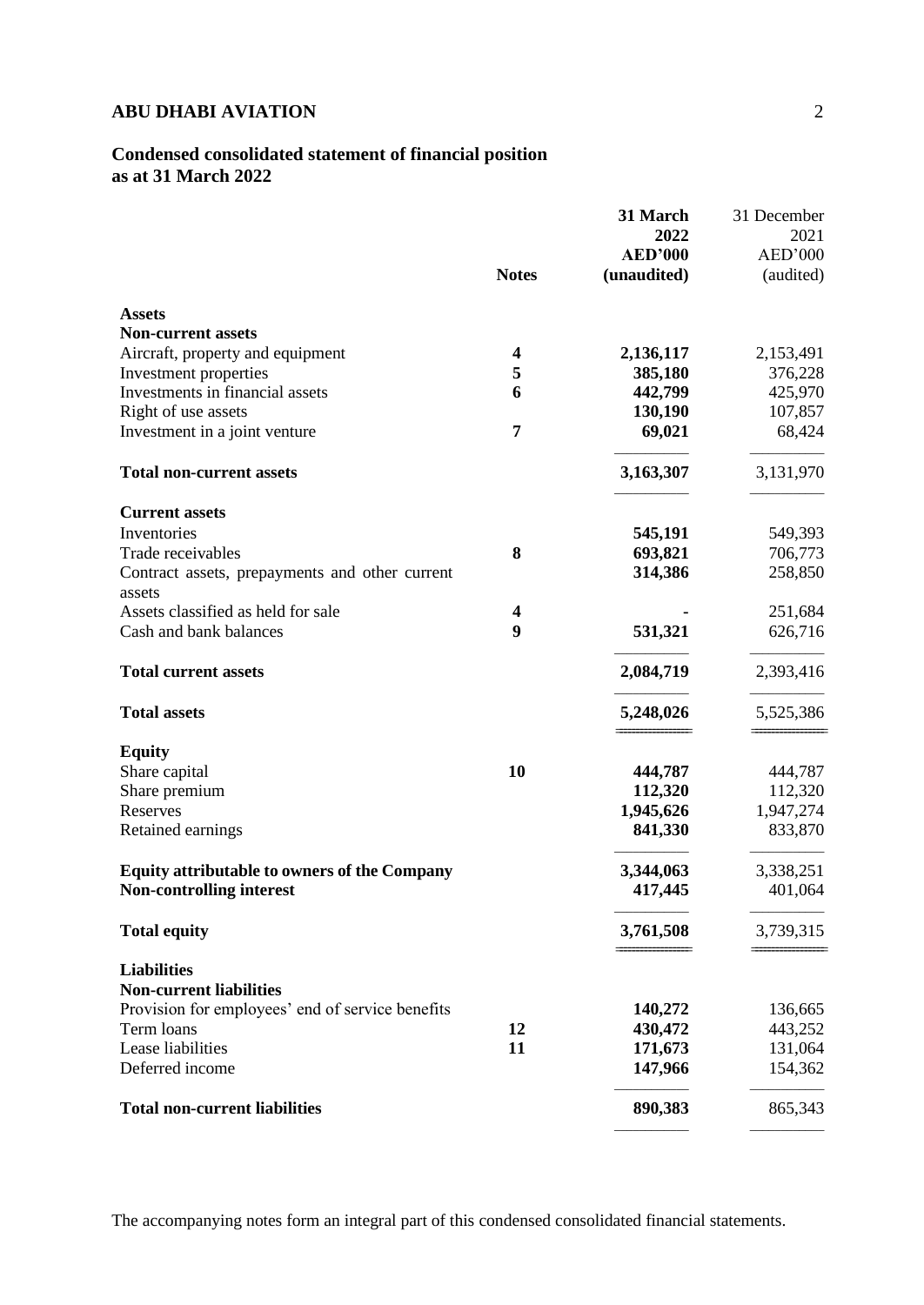#### Condensed consolidated statement of financial position as at 31 March 2022 (continued)

|                                                | <b>Notes</b> | 31 March<br>2022<br><b>AED'000</b><br>(unaudited) | 31 December<br>2021<br>AED'000<br>(audited) |
|------------------------------------------------|--------------|---------------------------------------------------|---------------------------------------------|
| <b>Current liabilities</b>                     |              |                                                   |                                             |
| Trade and other payables                       |              | 126,476                                           | 145,583                                     |
| Accrued expenses and other current liabilities |              | 180,943                                           | 204,525                                     |
| Advances from customer                         | 4            |                                                   | 291,855                                     |
| Term loans                                     | 12           | 258,150                                           | 260,357                                     |
| Lease liabilities                              | 11           | 16,481                                            | 6,265                                       |
| Deferred income                                |              | 14,085                                            | 12,143                                      |
| <b>Total current liabilities</b>               |              | 596,135                                           | 920,728                                     |
| <b>Total liabilities</b>                       |              | 1,486,518                                         | 1,786,071                                   |
| Total equity and liabilities                   |              | 5,248,026                                         | 5,525,386                                   |

To the best of our knowledge, and in accordance with the applicable reporting principles for interim financial reporting, the condensed consolidated financial statements present fairly in all material respects the condensed consolidated financial position, financial performance and cash flows of the Group.

Nader Ahmed Mohammed Al Hammadi Chairman

**Ashraf Fahmy Chief Financial Officer**  Signed by:Sheikh Ahmed Al Dhaheri Signed at:2022-04-28 10:42:26 +00:00Reason:Witnessing Sheikh Ahmed Al Dh

 $\blacktriangleright$ 

Sheikh Ahmed Mohammed Sultan Al Dhaheri Vice Chairman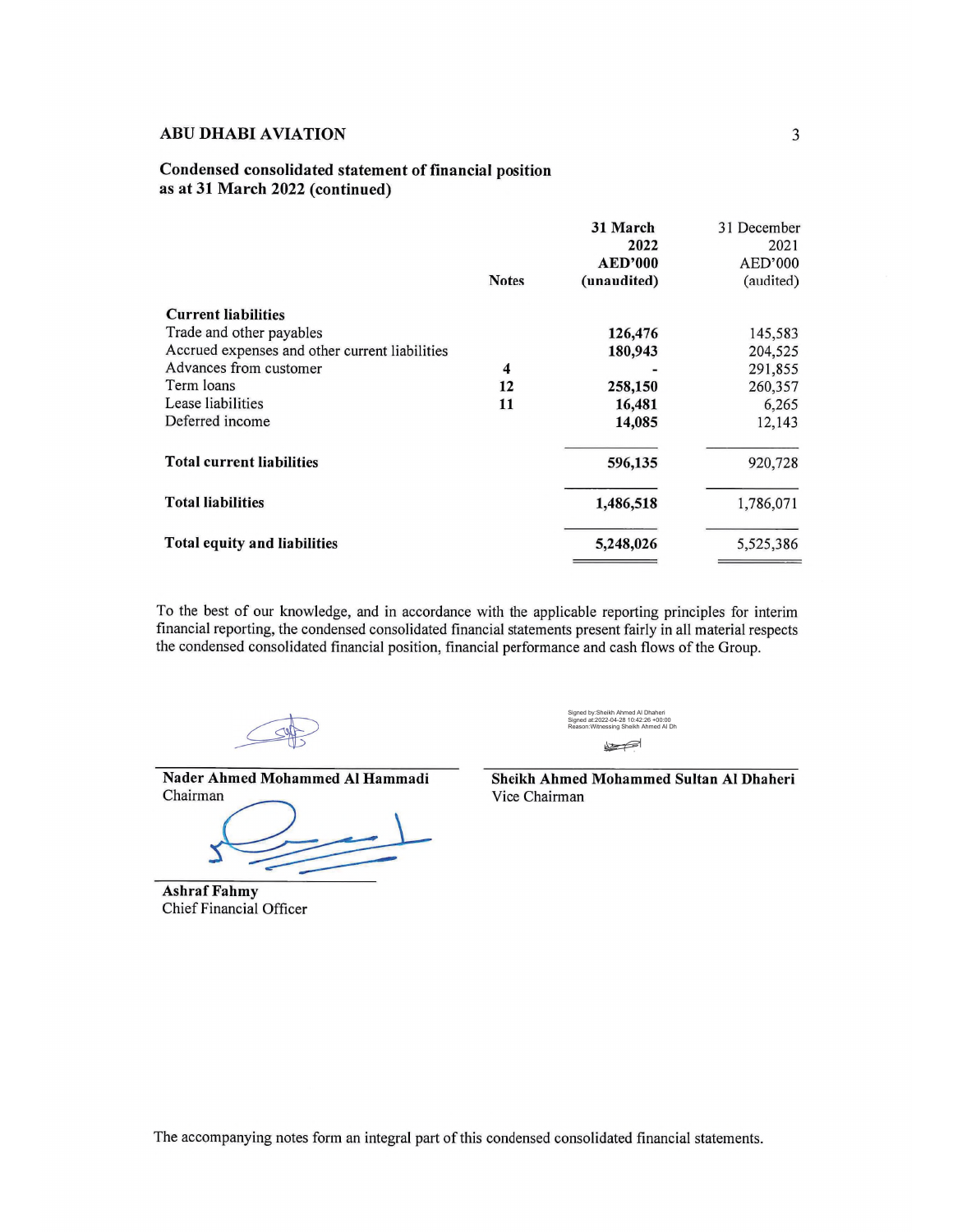## **Condensed consolidated statement of profit or loss (unaudited) for the period ended 31 March 2022**

|                                                               | <b>Notes</b> | Three months ended 31 March |            |
|---------------------------------------------------------------|--------------|-----------------------------|------------|
|                                                               |              | 2022                        | 2021       |
|                                                               |              | <b>AED'000</b>              | AED'000    |
| Revenue                                                       |              | 419,062                     | 359,241    |
| Direct operating costs                                        |              | (300, 478)                  | (272, 128) |
| <b>Gross profit</b>                                           |              | 118,584                     | 87,113     |
| General and administrative expenses                           |              | (37, 058)                   | (33,968)   |
| (Loss)/gain on disposal of aircraft, property                 |              |                             |            |
| and equipment                                                 |              | (44)                        | 23         |
| Gain on disposal of assets held for sale                      | 4            | 4,202                       |            |
| Share of profit of joint ventures                             | 7            | 597                         | 1,177      |
| Amortisation of deferred income                               |              | 6,540                       | 8,824      |
| Finance income                                                |              | 1,119                       | 1,894      |
| Finance costs                                                 |              | (7, 194)                    | (5,729)    |
| Other income                                                  |              | 1,552                       | 1,888      |
| Net change in the fair value of investment at<br><b>FVTPL</b> | 6            | 2,265                       | (495)      |
| Profit for the period                                         |              | 90,563                      | 60,727     |
| Profit for the period attributable to:                        |              |                             |            |
| Owners of the Company                                         |              | 74,182                      | 55,449     |
| Non-controlling interest                                      |              | 16,381                      | 5,278      |
|                                                               |              | 90,563                      | 60,727     |
| Basic and diluted earnings per share (AED)                    | 13           | 0.17                        | 0.12       |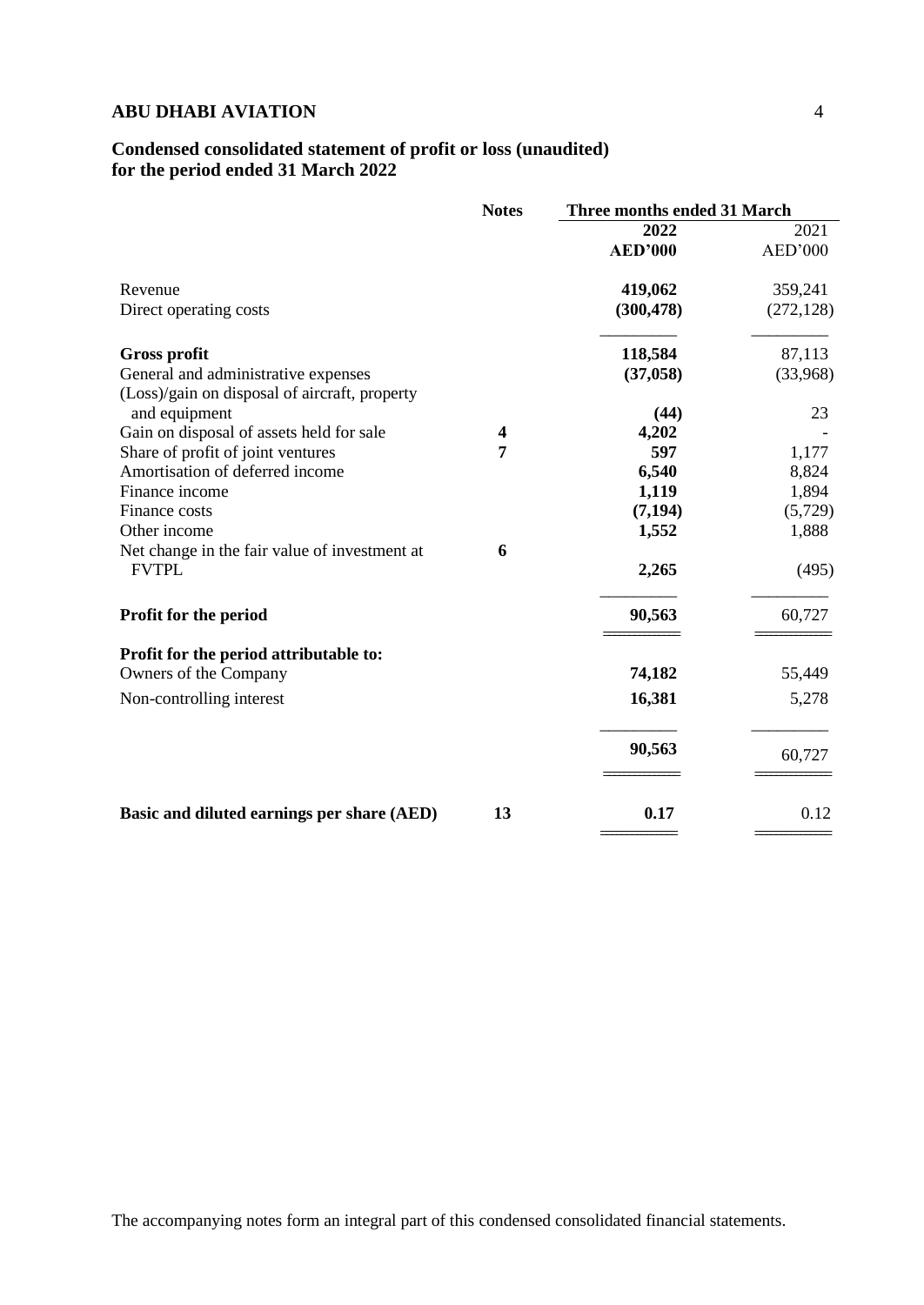# **Condensed consolidated statement of comprehensive income (unaudited) for the period ended 31 March 2022**

|                                                                |             | Three months ended 31 March |         |
|----------------------------------------------------------------|-------------|-----------------------------|---------|
|                                                                |             | 2022                        | 2021    |
|                                                                | <b>Note</b> | <b>AED'000</b>              | AED'000 |
| <b>Profit for the period</b>                                   |             | 90,563                      | 60,727  |
| Other comprehensive income                                     |             |                             |         |
| Items that may be reclassified subsequent to<br>profit or loss |             |                             |         |
| Foreign currency translation differences                       |             | (1,648)                     | 658     |
| Other comprehensive income for the period                      |             | (1,648)                     | 658     |
| Total comprehensive income for the period                      |             | 88,915                      | 61,385  |
| Total comprehensive income attributable to:                    |             |                             |         |
| Owners of the Company                                          |             | 72,534                      | 56,107  |
| Non-controlling interest                                       |             | 16,381                      | 5,278   |
|                                                                |             | 88,915                      | 61,385  |
|                                                                |             |                             |         |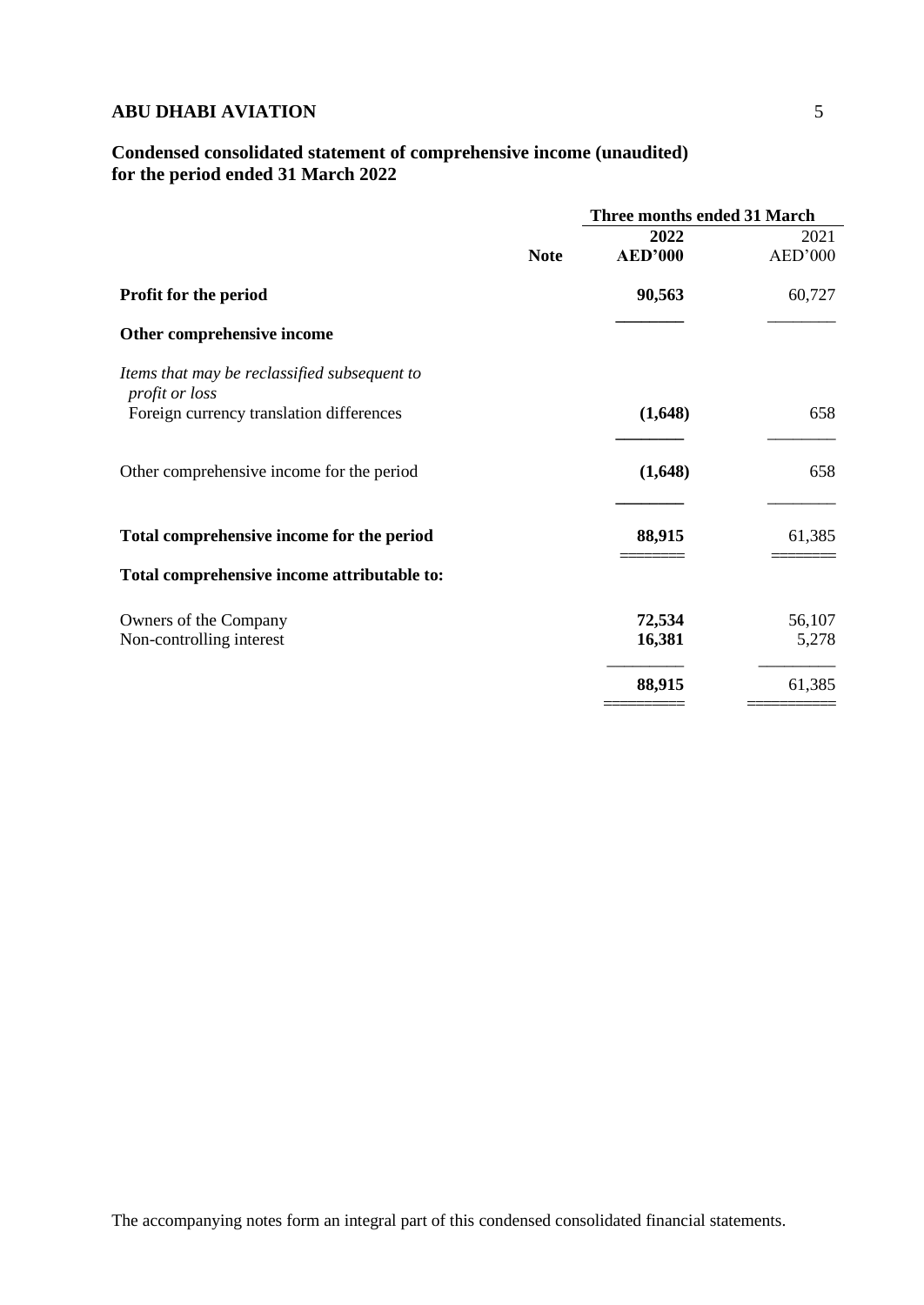## **Condensed consolidated statement of changes in equity for the period ended 31 March 2022**

|                                                             | <b>Share</b><br>Capital<br><b>AED'000</b> | <b>Share</b><br>premium<br><b>AED'000</b> | <b>Reserves</b><br><b>AED'000</b> | <b>Retained</b><br>earnings<br><b>AED'000</b> | <b>Equity</b><br>attributable<br>to owners of<br>the Company<br><b>AED'000</b> | Non-<br>controlling<br>interests<br><b>AED'000</b> | <b>Total</b><br><b>AED'000</b> |
|-------------------------------------------------------------|-------------------------------------------|-------------------------------------------|-----------------------------------|-----------------------------------------------|--------------------------------------------------------------------------------|----------------------------------------------------|--------------------------------|
| Balance at 1 January 2021 (audited)                         | 444,787                                   | 112,320                                   | 1,948,014                         | 628,120                                       | 3,133,241                                                                      | 354,460                                            | 3,487,701                      |
| Profit for the period<br>Other comprehensive income for the |                                           |                                           |                                   | 55,449                                        | 55,449                                                                         | 5,278                                              | 60,727                         |
| period                                                      |                                           |                                           | 658                               |                                               | 658                                                                            |                                                    | 658                            |
| Total comprehensive income<br>Dividends (note 14)           |                                           |                                           | 658                               | 55,449<br>(44, 479)                           | 56,107<br>(44, 479)                                                            | 5,278                                              | 61,385<br>(44, 479)            |
| Balance at 31 March 2021 (unaudited)                        | 444,787                                   | 112,320                                   | 1,948,672                         | 639,090                                       | 3,144,869                                                                      | 359,738                                            | 3,504,607                      |
| Balance at 1 January 2022 (audited)                         | 444,787                                   | 112,320                                   | 1,947,274                         | 833,870                                       | 3,338,251                                                                      | 401,064                                            | 3,739,315                      |
| Profit for the period<br>Other comprehensive income for the |                                           |                                           |                                   | 74,182                                        | 74,182                                                                         | 16,381                                             | 90,563                         |
| period                                                      |                                           |                                           | (1,648)                           |                                               | (1,648)                                                                        |                                                    | (1,648)                        |
| Total comprehensive income<br>Dividends (note 14)           |                                           |                                           | (1,648)                           | 74,182<br>(66, 722)                           | 72,534<br>(66, 722)                                                            | 16,381                                             | 88,915<br>(66, 722)            |
| <b>Balance at 31 March 2022</b><br>(unaudited)              | 444,787                                   | 112,320                                   | 1,945,626                         | 841,330                                       | 3,344,063                                                                      | 417,445                                            | 3,761,508                      |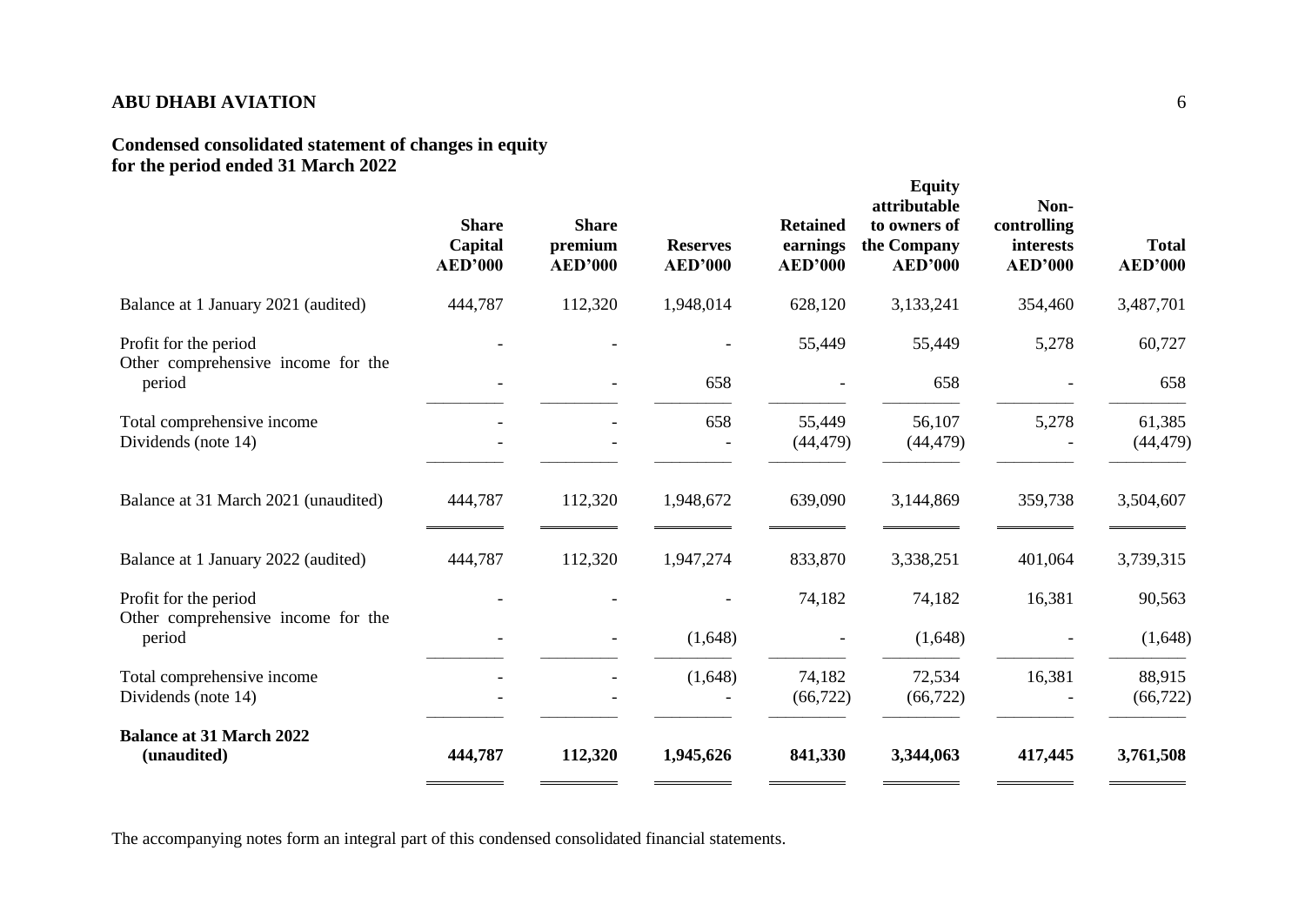# **Condensed consolidated statement of cash flows (unaudited) for the period ended 31 March 2022**

|                                                        |                  | Three months ended 31 March |            |
|--------------------------------------------------------|------------------|-----------------------------|------------|
|                                                        |                  | 2022                        | 2021       |
|                                                        | <b>Notes</b>     | <b>AED'000</b>              | AED'000    |
| <b>Cash flows from operating activities</b>            |                  |                             |            |
| Profit for the period                                  |                  | 90,563                      | 60,727     |
| Adjustments for:                                       |                  |                             |            |
| Depreciation                                           | 4                | 36,949                      | 46,818     |
| Amortisation of right-of-use assets                    |                  | 3,062                       | 2,045      |
| Provision for employees' end of service benefits       |                  | 4,631                       | 4,178      |
| Amortisation of deferred income                        |                  | (6,540)                     | (8, 824)   |
| Loss/(gain) loss on disposal of aircraft, property and |                  |                             |            |
| equipment                                              |                  | 44                          | (23)       |
| Gain on disposal of assets held for sale               | 4                | (4,202)                     |            |
| Net changes in the fair value of investment at FVTPL   | 6                | (2,265)                     | (705)      |
| Net foreign currency translation difference            |                  | 3,731                       |            |
| Share of profit of joint ventures                      | 7                | (597)                       |            |
| Finance costs                                          |                  |                             | (1,177)    |
| Finance income                                         |                  | 2,187                       | 3,269      |
|                                                        |                  | (1,119)                     | (1,894)    |
| Interest on lease liabilities                          |                  | 5,007                       | 2,460      |
|                                                        |                  |                             |            |
| <b>Operating cash flows before movements</b>           |                  |                             |            |
| in working capital                                     |                  | 131,451                     | 106,874    |
| Inventories                                            |                  | 4,202                       | (8,802)    |
| Trade receivables                                      |                  | 12,952                      | 111,487    |
| Prepayments and other current assets                   |                  | (55, 536)                   | (40, 870)  |
| Trade and other payables                               |                  | (17, 021)                   | 67,120     |
| Advances from customer                                 |                  | (8,120)                     |            |
| Accrued expenses and other current liabilities         |                  | (27, 135)                   | (47, 607)  |
| <b>Cash generated from operations</b>                  |                  | 40,793                      | 188,202    |
| Employees' end of service benefits paid                |                  | (1,024)                     | (20, 624)  |
|                                                        |                  |                             |            |
| Net cash generated from operating activities           |                  | 39,769                      | 167,578    |
| <b>Cash flows from investing activities</b>            |                  |                             |            |
| Acquisition of aircraft, property and equipment        | 4                | (19, 921)                   | (60, 921)  |
| Payments for investment property                       | 5                | (8,952)                     | (65)       |
| Payments for investments in financial assets           | 6                | (19, 237)                   | (17,962)   |
| Proceeds from disposal of aircraft, property and       |                  |                             |            |
| Equipment                                              |                  |                             | 23         |
| Proceeds from sale of investment in financial assets   |                  | 942                         | 3,042      |
| Finance income received                                |                  | 1,119                       | 1,894      |
| Deposits with maturities over three months             | $\boldsymbol{9}$ | 36,703                      | 55,767     |
|                                                        |                  |                             |            |
| Net cash used in by investing activities               |                  | (9,346)                     | (18,222)   |
| <b>Cash flows from financing activities</b>            |                  |                             |            |
| Repayment of term loans (net)                          |                  | (12,779)                    | (86, 874)  |
| Finance costs paid                                     |                  | (2,187)                     | (3,268)    |
| Principal repayment of lease liability                 |                  | (7, 427)                    | (5, 434)   |
| Dividends paid                                         | 14               | (66, 722)                   | (44, 479)  |
|                                                        |                  |                             |            |
| Net cash used in financing activities                  |                  | (89, 115)                   | (140, 055) |
| Net (decrease)/increase in cash and cash equivalents   |                  | (58, 692)                   | 9,301      |
| Cash and cash equivalents at 1 January                 |                  | 436,015                     | 310,714    |
| Cash and cash equivalents at 31 March                  | $\boldsymbol{9}$ | 377,323                     | 320,015    |
|                                                        |                  |                             |            |

========= =========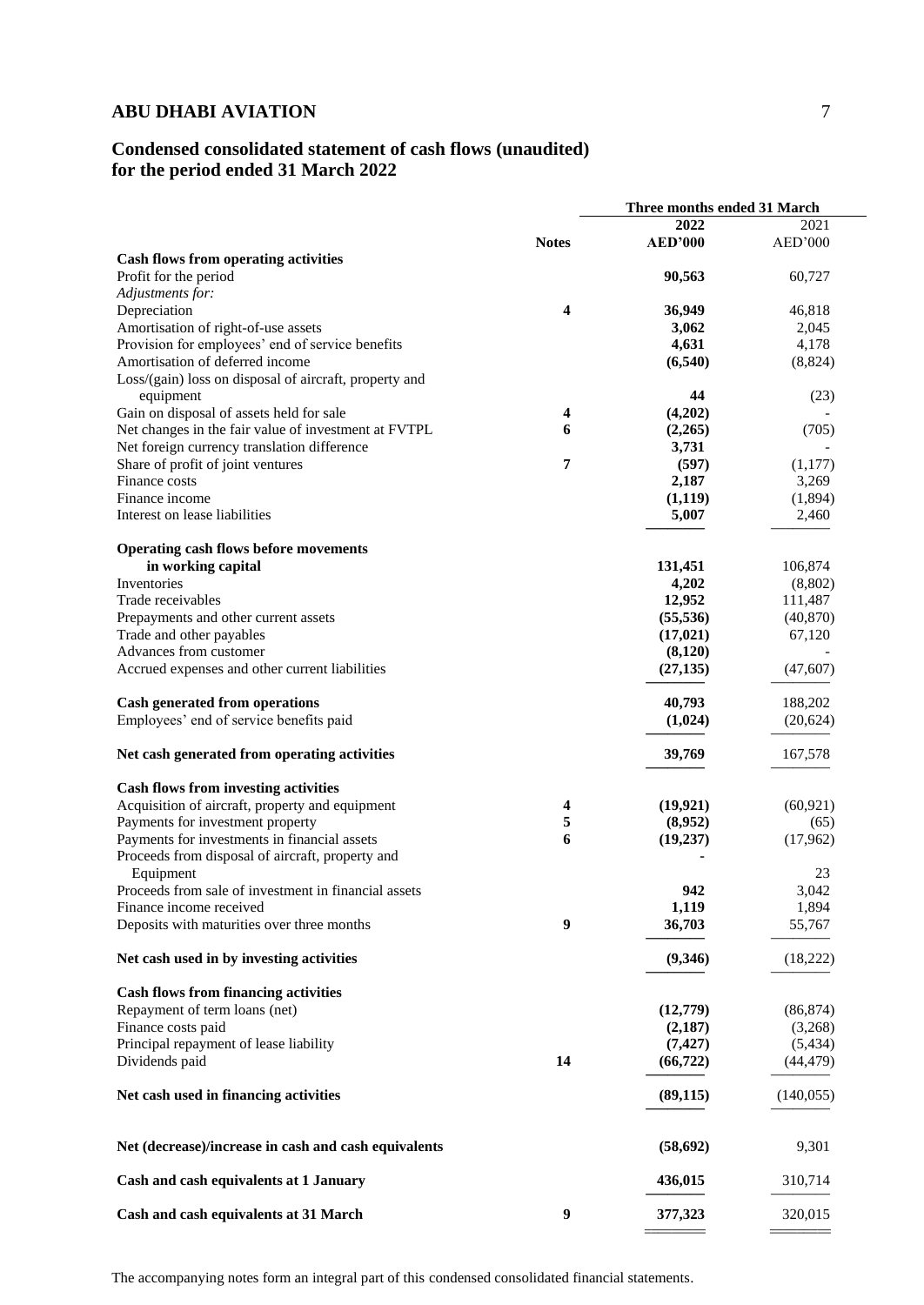## **Notes to the condensed consolidated financial statements for the period ended 31 March 2022**

### **1 Legal status and principal activities**

Abu Dhabi Aviation (the "Company") is a national shareholding company incorporated in Abu Dhabi, United Arab Emirates by the Decrees and Laws No. 3, No. 10, No. 8, No. 9 and No. 11 of the years 1982, 1985, 1999, 2003 and 2004, respectively. The Company's shares are listed on the Abu Dhabi Securities Exchange.

The Company and its subsidiaries (together referred to as the "Group") have been established to own and operate helicopters and fixed wing aircraft both within and outside the United Arab Emirates and to undertake charter, commercial, air cargo and other related services. The Company has its registered office at P.O. Box 2723, Abu Dhabi, United Arab Emirates.

#### **2 Basis of preparation**

These condensed consolidated financial statements for the three months ended 31 March 2022 have been prepared in accordance with IAS 34 *Interim Financial Reporting* and applicable requirements of the laws of the UAE.

These condensed consolidated financial statements are presented in United Arab Emirates Dirhams ("AED"), which is the Group's functional and presentational currency. All values are rounded to the nearest AED thousands, except when otherwise indicated.

The condensed consolidated financial statements do not include all information and disclosures required in the annual financial statements and should be read in conjunction with the Group's annual financial statements for the year ended 31 December 2021. In addition, results for the three-month period ended 31 March 2022 are not necessarily indicative of the results that may be expected for the financial year ending 31 December 2022.

#### *Judgments, estimates and risk management*

The preparation of the condensed consolidated financial statements requires management to make judgments, estimates and assumptions that affects the application of accounting policies and the reported amounts of assets, liabilities, income and expenses. Actual results may differ from these estimates. The significant judgments made by management in applying the Group's accounting policies and the key sources of estimation uncertainty were the same as those that applied to the Group's annual financial statements for the year ended 31 December 2021.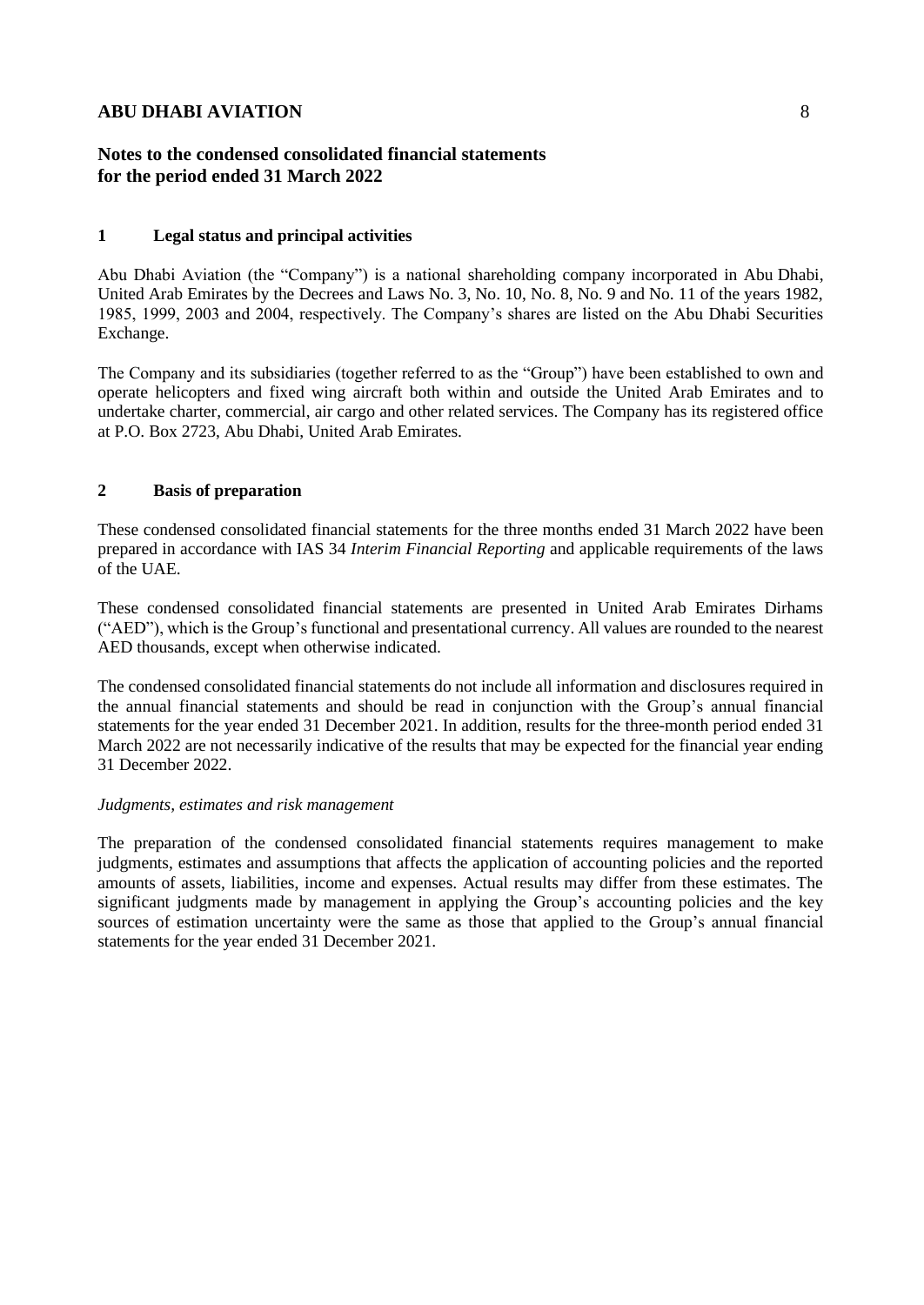### **Notes to the condensed consolidated financial statements for the period ended 31 March 2022**

#### **3 Significant accounting policies**

The accounting policies used in the preparation of this condensed consolidated financial statements are consistent with those used in the preparation of the Group's annual financial statements for the year ended 31 December 2021, and the notes attached thereto.

- a) Amendment to standards and interpretations issued and effective during the financial year beginning 1 January 2022.
- *Reference to the Conceptual Framework - Amendments to IFRS 3 (effective from 1 January 2022)* The amendments update an outdated reference to the Conceptual Framework in IFRS 3 without significantly changing the requirements in the standard;
- *Property, Plant and Equipment - Proceeds before Intended Use - amendments to IAS 16 (effective from 1 January 2022).* The amendments prohibit deducting from the cost of an item of property, plant and equipment any proceeds from selling items produced while bringing that asset to the location and condition necessary for it to be capable of operating in the manner intended by management. Instead, an entity recognises the proceeds from selling such items, and the cost of producing those items, in profit or loss;
- *Onerous Contracts - Cost of Fulfilling a Contract - amendments to IAS 37 (effective from 1 January 2022).*

The amendments specify that the 'cost of fulfilling' a contract comprises the 'costs that relate directly to the contract'. Costs that relate directly to a contract can either be incremental costs of fulfilling that contract (examples would be direct labour, materials) or an allocation of other costs that relate directly to fulfilling contracts (an example would be the allocation of the depreciation charge for an item of property, plant and equipment used in fulfilling the contract);

• *Annual Improvements to IFRS Standards 2018–2020 (effective from 1 January 2022).*  The Annual Improvements include amendments to IFRS 1 First-time Adoption of International Financial Reporting Standards (effective from 1 January 2022), IFRS 9 Financial Instruments (effective from 1 January 2022), IFRS 16 Leases (effective date not yet decided) and IAS 41 Agriculture (effective from 1 January 2022).

New standards and amendments issued but not yet effective

- *Classification of Liabilities as Current or Non-Current - amendments to IAS 1 (effective from 1 January 2023).* The amendments aim to promote consistency in applying the requirements by helping companies determine whether, in the statement of financial position, debt and other liabilities with an uncertain settlement date should be classified as current (due or potentially due to be settled within one year) or non-current;
- *IFRS 17: Insurance Contracts (effective from 1 January 2023).* IFRS 17 requires insurance liabilities to be measured at a current fulfilment value and provides a more uniform measurement and presentation approach for all insurance contracts. These requirements are designed to achieve the goal of a consistent, principle-based accounting for insurance contracts. IFRS 17 supersedes IFRS 4 Insurance Contracts as at 1 January 2023;
- *Amendments to IFRS 10 Consolidated Financial Statements and IAS 28 Investments in Associates and Joint Ventures (2011)* relating to the treatment of the sale or contribution of assets from an investor to its associate or joint venture. (Effective date deferred indefinitely. Adoption is still permitted);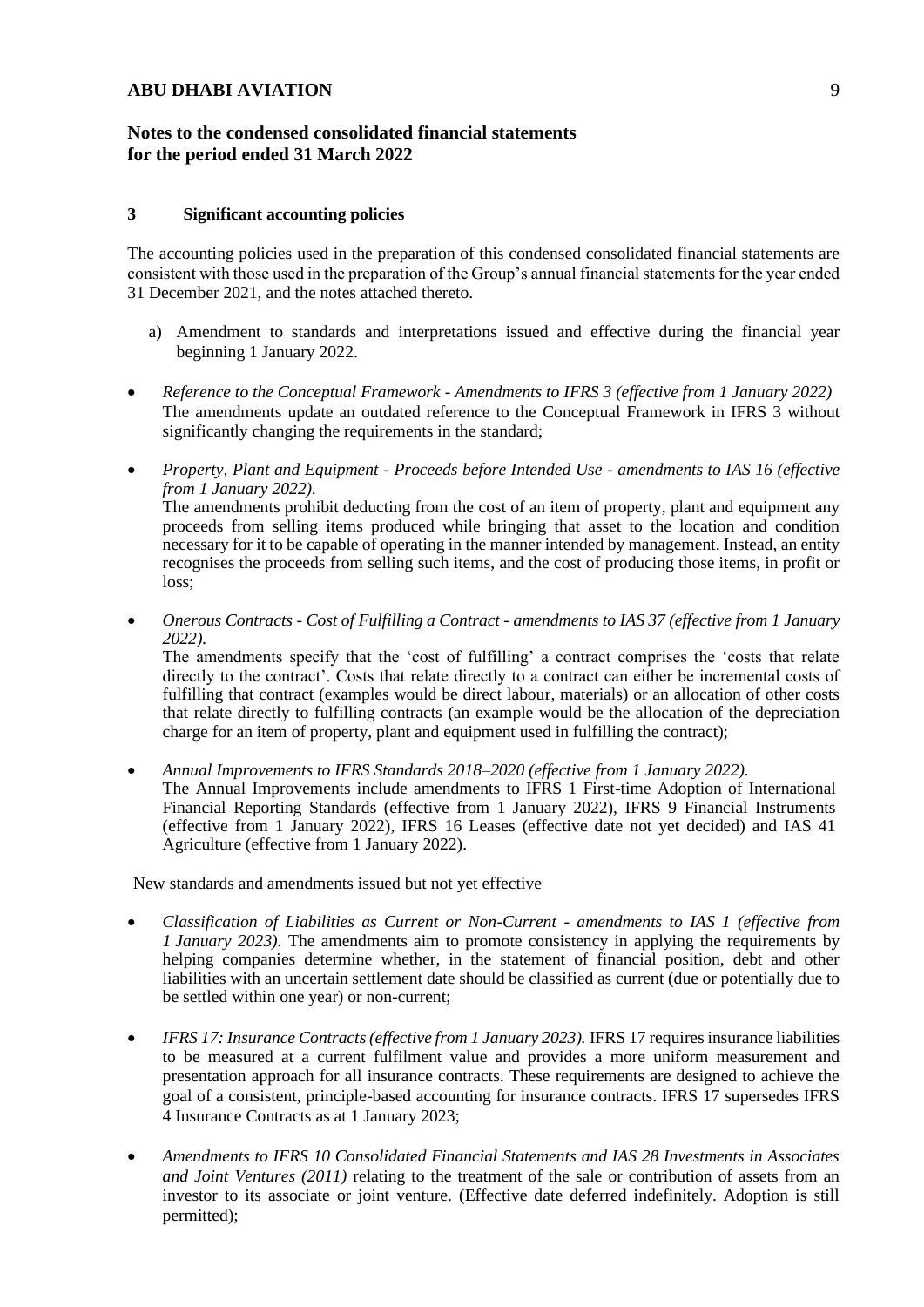## **Notes to the condensed consolidated financial statements for the period ended 31 March 2022 (continued)**

#### **3 Significant accounting policies (continued)**

New standards and amendments issued but not yet effective (continued)

- *Disclosure of Accounting Policies - Amendments to IAS 1 and IFRS Practice Statement 2 (effective from 1 January 2023*). The amendments require that an entity discloses its material accounting policies, instead of its significant accounting policies. Further amendments explain how an entity can identify a material accounting policy. Examples of when an accounting policy is likely to be material are added. To support the amendment, the Board has also developed guidance and examples to explain and demonstrate the application of the 'four-step materiality process' described in IFRS Practice Statement 2;
- *Definition of Accounting Estimates - Amendments to IAS 8 (effective from 1 January 2023).* The amendments replace the definition of a change in accounting estimates with a definition of accounting estimates. Under the new definition, accounting estimates are "monetary amounts in financial statements that are subject to measurement uncertainty". Entities develop accounting estimates if accounting policies require items in financial statements to be measured in a way that involves measurement uncertainty. The amendments clarify that a change in accounting estimate that results from new information or new developments is not the correction of an error; and
- *Amendments to IAS 12 Income Taxes—Deferred Tax related to Assets and Liabilities arising from a Single-Transaction (effective from 1 January 2023* The amendments introduce a further exception from the initial recognition exemption. Under the amendments, an entity does not apply the initial recognition exemption for transactions that give rise to equal taxable and deductible temporary differences. Depending on the applicable tax law, equal taxable and deductible temporary differences may arise on initial recognition of an asset and liability in a transaction that is not a business combination and affects neither accounting nor taxable profit. For example, this may arise upon recognition of a lease liability and the corresponding right-of-use asset applying IFRS 16 at the commencement date of a lease. Following the amendments to IAS 12, an entity is required to recognise the related deferred tax asset and liability, with the recognition of any deferred tax asset being subject to the recoverability criteria in IAS 12.

The above stated new standards and amendments are not expected to have any significant impact on condensed consolidated financial statements of the Group.

There are no other applicable new standards and amendments to published standards or IFRIC interpretations that have been issued that would be expected to have a material impact on the condensed consolidated financial statements of the Group.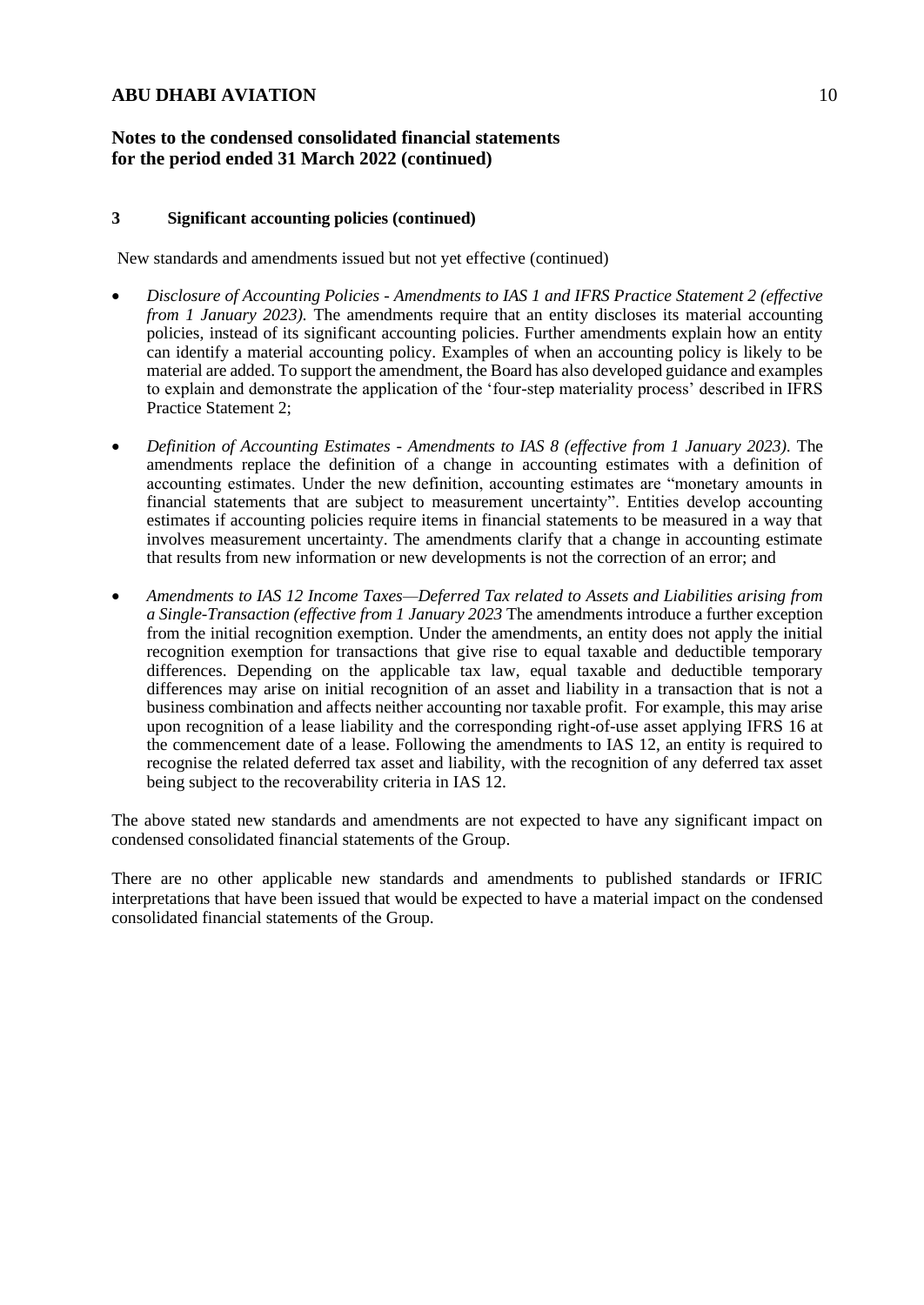## **Notes to the condensed consolidated financial statements for the period ended 31 March 2022 (continued)**

## **3 Significant accounting policies (continued)**

#### Basis of consolidation

The condensed consolidated financial statements incorporate the financial position and performance of the Company and its subsidiaries as disclosed below:

|                                                                                                         | <b>Ownership interest</b><br>31<br>31 |      |                                                 |                                                                                                                                                       |  |
|---------------------------------------------------------------------------------------------------------|---------------------------------------|------|-------------------------------------------------|-------------------------------------------------------------------------------------------------------------------------------------------------------|--|
| Name of subsidiary                                                                                      | <b>March</b><br>2022                  | 2021 | <b>Country of</b><br>December incorporatio<br>n | <b>Principal activities</b>                                                                                                                           |  |
| Maximus Air – Sole Proprietorship<br>L.L.C.                                                             | 100%                                  | 100% | <b>UAE</b>                                      | Air cargo                                                                                                                                             |  |
| Royal Jet L.L.C.                                                                                        | 50%                                   | 50%  | <b>UAE</b>                                      | Commercial air and<br>transportation<br>services                                                                                                      |  |
| Herbal Hill Gardens Limited                                                                             | 100%                                  | 100% | Gibraltar                                       | Investment<br>properties<br>ownership                                                                                                                 |  |
| ADA Real Estate Management and<br>General Maintenance L.L.C.                                            | 100%                                  | 100% | <b>UAE</b>                                      | Real estate and<br>facilities                                                                                                                         |  |
| Maximus Airlines L.L.C.                                                                                 | 100%                                  | 100% | Ukraine                                         | Air cargo services                                                                                                                                    |  |
| <b>ADA International Real Estate Owned</b><br>by Abu Dhabi Aviation - Sole<br>Proprietorship Co. L.L.C. | 100%                                  | 100% | <b>UAE</b>                                      | Real estate lease and<br>management<br>services                                                                                                       |  |
| Abu Dhabi Aviation Training Centre<br>L.L.C.                                                            | 100%                                  | 100% | <b>UAE</b>                                      | Aviation training                                                                                                                                     |  |
| ADA Millennium Consulting - Owned<br>by Abu Dhabi Aviation Sole<br>Proprietorship L.L.C.                | 100%                                  | 100% | <b>UAE</b>                                      | Advisory and<br>implementation<br>consultancy services<br>to aviation,<br>manufacturing,<br>hospitality, oil and<br>gas and private<br>equity sectors |  |

### *Critical judgments and key sources of estimation uncertainty*

## *Changes in judgements and estimation uncertainty*

The critical judgements and estimates used in the preparation of these condensed consolidated financial statements are consistent with those used in the preparation of the Group's annual financial statements for the year ended 31 December 2021.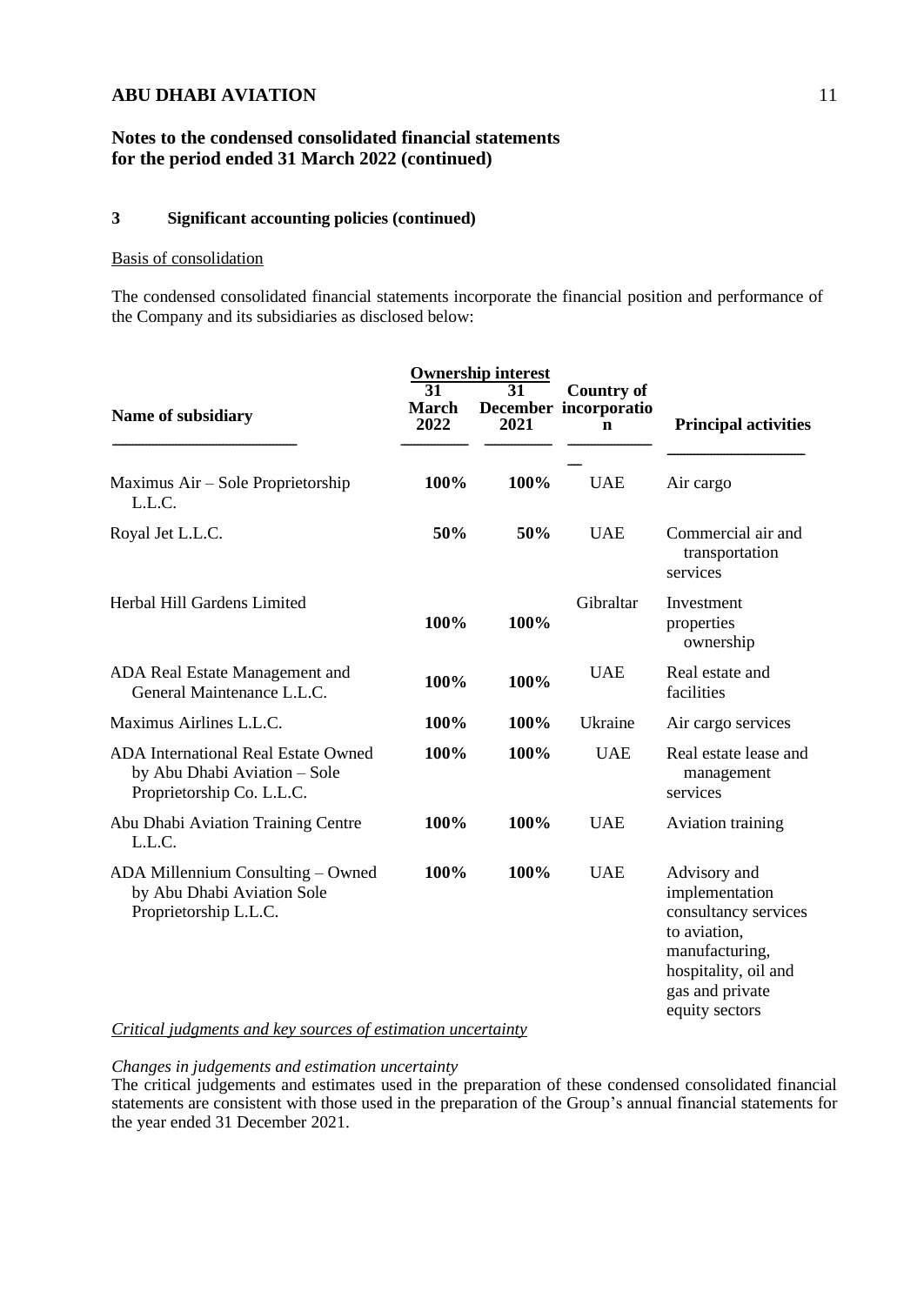## **Notes to the condensed consolidated financial statements for the period ended 31 March 2022 (continued)**

#### **4 Aircraft, property and equipment**

During the period ended 31 March 2022, the Group has incurred AED 19.9 million (31 March 2021: AED 60.9 million) on the acquisition of aircraft, property and equipment. Depreciation of aircraft, property and equipment during the period is amounted to AED 36.9 million (31 March 2021: AED 46.8 million). No impairment loss on valuation of aircraft has been recognised during the period.

During the period, Royal Jet LLC (a subsidiary) entered into a sale and lease back transaction of its commercial aircraft, previously classified as an asset held for sale. The carrying value was AED 251.6 million and the proceeds from disposal were AED 283.7 million. Fair value of aircraft was AED 256.4 million at the date of sale. A gain on sale amounting to AED 4.2 million has been recognised in the condensed consolidated statement of profit or loss. The balance of AED 27.4 million has been adjusted with the right of use asset.

Aircraft, property and equipment is primarily operated from the Group's base in the United Arab Emirates.

### **5 Investment properties**

Investment properties represent investment in a property located in Khalifa City, Abu Dhabi, Al Rawdhat, Abu Dhabi , Al Satwa, Dubai and Al Muneera, Abu Dhabi.

|                                                               | 31 March<br>2022<br><b>AED'000</b><br>(unaudited) | 31 December<br>2021<br>AED'000<br>(audited) |
|---------------------------------------------------------------|---------------------------------------------------|---------------------------------------------|
|                                                               |                                                   |                                             |
| Balance at 1 January                                          | 376,228                                           | 375,610                                     |
| Purchase of investment properties - Al Muneera                | 8,952                                             |                                             |
| Investment properties – Al Rawdhat                            |                                                   | 140                                         |
| <b>Investment properties - Jumeirah Garden City Buildings</b> |                                                   | 33                                          |
| Investment properties – Zayed City Residential Complex        | ۰                                                 | 445                                         |
|                                                               | 385,180                                           | 376,228                                     |
|                                                               |                                                   |                                             |

The fair value of the investment properties was arrived at on the basis of a valuation carried out on 31 December 2021 based on internal management assessment. Management believes that there is no significant change in fair value of investment properties as at 31 March 2022.

The fair value was derived using the market comparable approach based on recent market prices and income capitalisation approach without any significant adjustments being made to the market observable data. As at 31 March 2022, all of the Group's investment properties were grouped in Level 3 of fair value hierarchy (31 December 2021 Level 3).

There was no impairment loss on valuation of investment property recognised during the period. (31 March 2021: AED nil).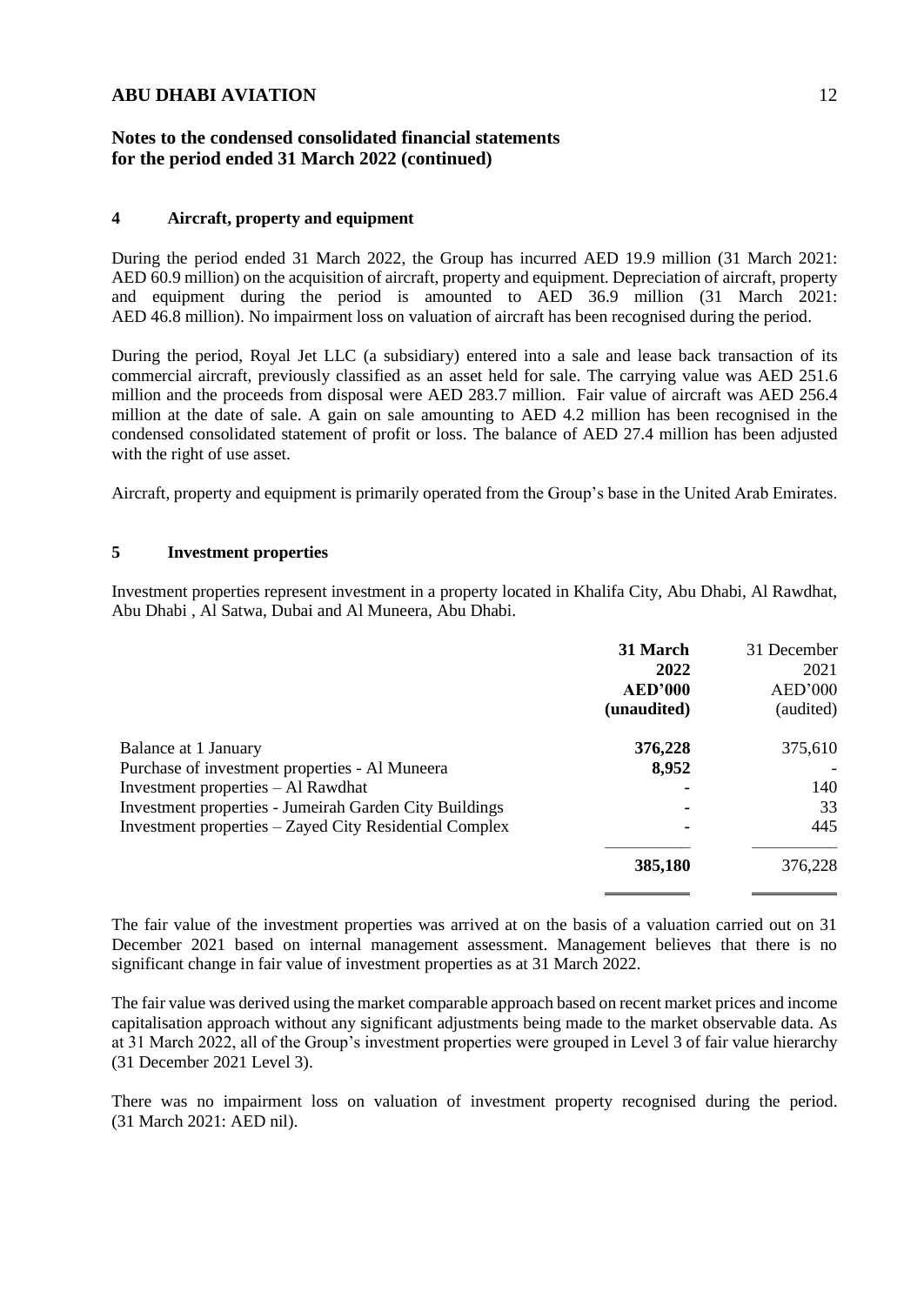## **Notes to the condensed consolidated financial statements for the period ended 31 March 2022 (continued)**

## **6 Investments in financial assets**

|                                                               | 31 March       | 31 December |
|---------------------------------------------------------------|----------------|-------------|
|                                                               | 2022           | 2021        |
|                                                               | <b>AED'000</b> | AED'000     |
|                                                               | (unaudited)    | (audited)   |
| Equity securities - designated at FVTPL                       | 313,849        | 284,195     |
| Corporate debt securities - designated at FVTPL               | 128,950        | 141,775     |
|                                                               | 442,799        | 425,970     |
| The movement in investment in financial assets is as follows: |                |             |
|                                                               | 31 March       | 31 December |
|                                                               | 2022           | 2021        |
|                                                               | <b>AED'000</b> | AED'000     |
|                                                               | (unaudited)    | (audited)   |
| Balance at 1 January                                          | 425,970        | 157,347     |
| Purchase during the period/year                               | 19,237         | 273,760     |
| Disposal during the period/year                               | (942)          | (23, 173)   |
| Change in fair value of investment - at FVTPL                 | 2,265          | 19,823      |
| Net foreign currency translation difference                   | (3,731)        | (1,787)     |
|                                                               | 442,799        | 425,970     |
|                                                               |                |             |

The Group's investments in equity and corporate debt securities is as follows:

|                                                          | 31 March       | 31 December |
|----------------------------------------------------------|----------------|-------------|
|                                                          | 2022           | 2021        |
|                                                          | <b>AED'000</b> | AED'000     |
|                                                          | (unaudited)    | (audited)   |
| Investment in equities $-$ UAE                           | 284,169        | 254,333     |
| Investment in high yield and emerging market bonds       | 53,119         | 54,577      |
| Investments in corporate bonds $- UK$                    | 31,447         | 33,949      |
| Investment in Fixed Income SP - UAE                      | 25,860         | 26,153      |
| Investment in multi class assets                         | 23,130         | 25,132      |
| Investments in corporate bonds $-$ European (EX-UK)      | 8,947          | 14,907      |
| Investments in corporate bonds $-$ US                    | 4,350          | 4,631       |
| Investments in corporate bonds - Asia Pacific (EX-Japan) | 4,296          | 4,437       |
| Investment in multi class bonds                          | 3,286          | 3,604       |
| Investment in equities $-US$                             | 2,878          | 2,904       |
| Investment in equities $- UK$                            | 942            | 805         |
| Investments in short term maturity bonds                 | 375            | 538         |
|                                                          | 442,799        | 425,970     |

 $\overline{a}$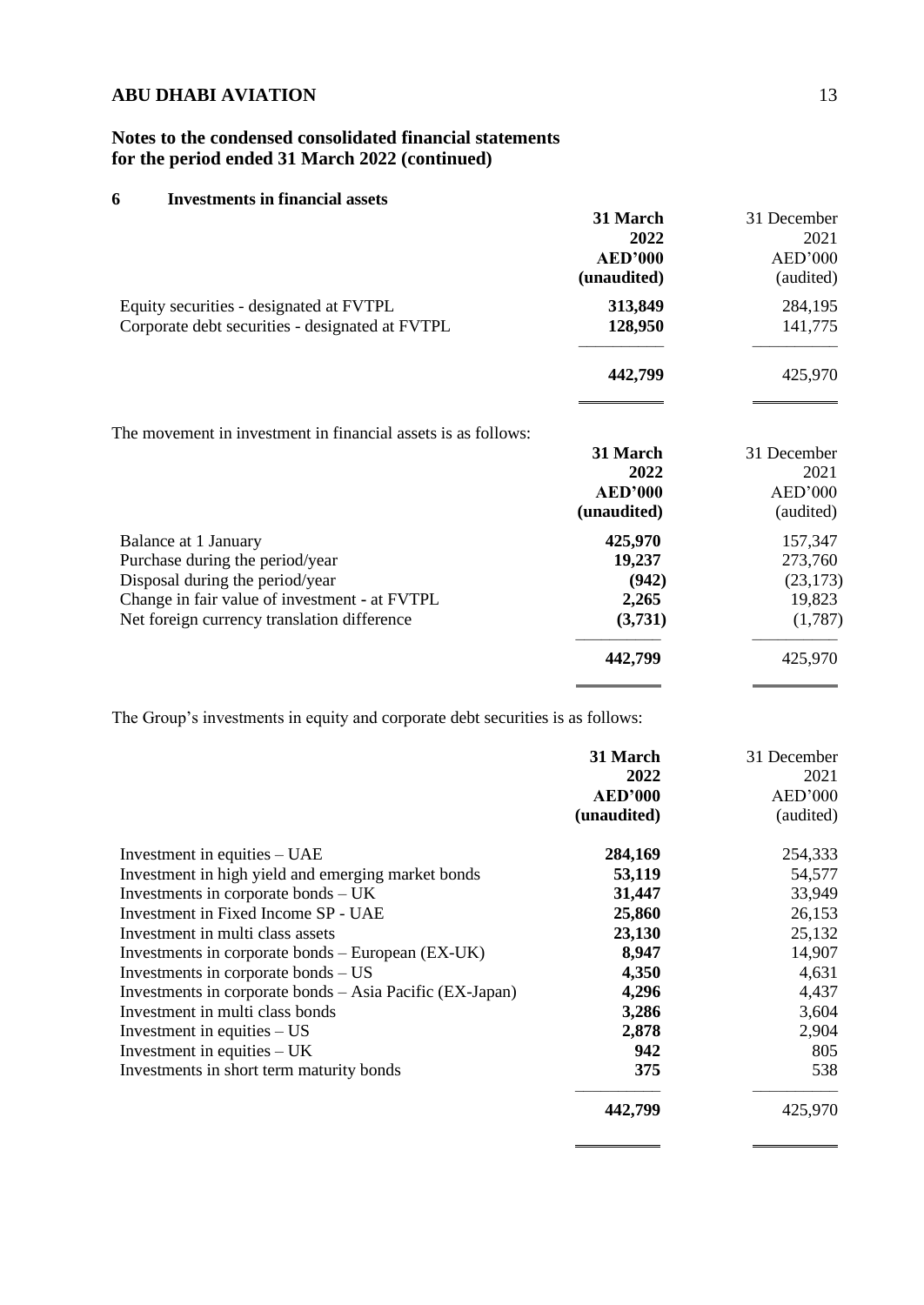## **Notes to the condensed consolidated financial statements for the period ended 31 March 2022 (continued)**

## **7 Investments in a joint venture**

The Group has a 70% equity shareholding with equal voting power in Agusta Westland Aviation Services L.L.C., a joint venture established in the Emirate of Abu Dhabi, UAE as a limited liability company. Agusta Westland Aviation Services L.L.C. is engaged to undertake repairs, overhaul, customisation, modification and upgrading of helicopters, and sale of helicopter spare parts and accessories. The Group's share of the results, assets and liabilities as at 31 March 2022 has been accounted for using the equity method.

#### **8 Trade receivables**

| 31 March       | 31 December        |
|----------------|--------------------|
| 2022           | 2021               |
| <b>AED'000</b> | AED'000            |
| (unaudited)    | (audited)          |
|                | 775,898            |
| 8,949          | 6,262              |
|                | 782,160            |
| (75, 387)      | (75, 387)          |
| 693,821        | 706,773            |
|                | 760,259<br>769,208 |

### **9 Cash and bank balances**

Cash and cash equivalents included in the condensed consolidated statement of cash flows comprise the following condensed consolidated statement of financial position amounts:

|                                                  | 31 March       | 31 December |
|--------------------------------------------------|----------------|-------------|
|                                                  | 2022           | 2021        |
|                                                  | <b>AED'000</b> | AED'000     |
|                                                  | (unaudited)    | (audited)   |
| Cash on hand                                     | 7,329          | 5,365       |
| Short term deposits                              | 153,998        | 190,701     |
| Balances at current accounts                     | 369,994        | 430,650     |
| Cash and bank balances                           | 531,321        | 626,716     |
| Less: deposits with maturities over three months | (153,998)      | (190, 701)  |
| Cash and cash equivalents in the condensed       |                |             |
| consolidated statement of cash flows             | 377,323        | 436,015     |
|                                                  |                |             |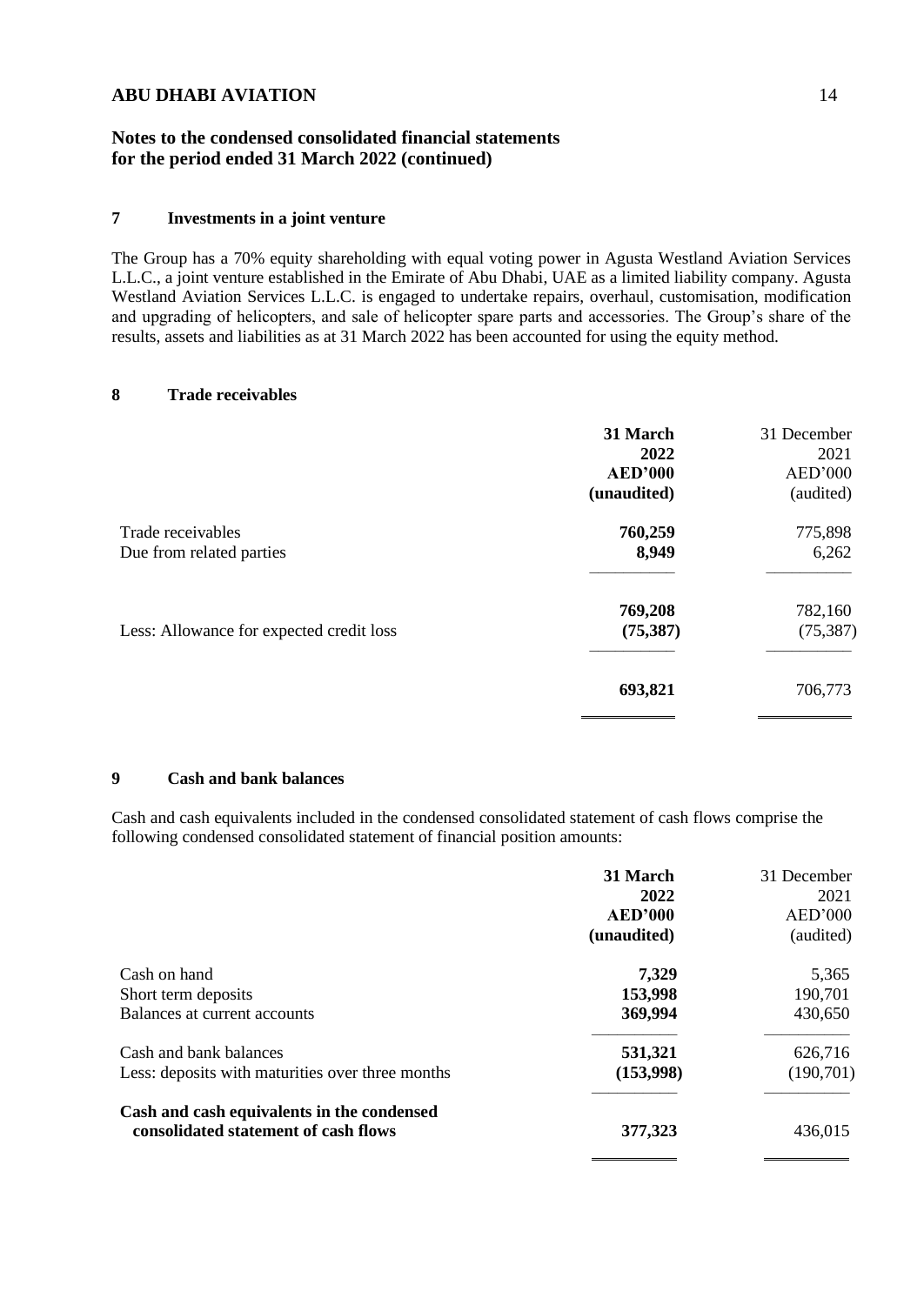## **Notes to the condensed consolidated financial statements for the period ended 31 March 2022 (continued)**

### **9 Cash and bank balances (continued)**

Cash and deposits with banks include an amount of AED 13.3 million (31 December 2021: AED 12.7 million) held in foreign banks abroad and the remaining balance is held within the UAE. Balances with banks are assessed to have low credit risk of default since these banks are highly regulated by the central banks of the respective countries. Accordingly, management of the Group estimates the loss allowance on balances with banks at the end of the reporting period at an amount equal to 12 month ECL. None of the balances with banks at the end of the reporting period are past due, and taking into account the historical default experience and the current credit ratings of the bank, the management of the Group have assessed that there is no impairment, and hence have not recorded any loss allowances on these balances.

### **10 Share capital**

|                                                                                               | 31 March<br>2022<br><b>AED'000</b><br>(unaudited) | 31 December<br>2021<br>AED'000<br>(audited) |
|-----------------------------------------------------------------------------------------------|---------------------------------------------------|---------------------------------------------|
| <b>Issued and fully paid:</b> 444,787,200 shares of AED 1 each                                | 444,787                                           | 444,787                                     |
| 11<br><b>Lease liabilities</b>                                                                |                                                   |                                             |
|                                                                                               | 31 March<br>2022<br><b>AED'000</b><br>(unaudited) | 31 December<br>2021<br>AED'000<br>(audited) |
| Current portion<br>Non-current portion                                                        | 16,481<br>171,673                                 | 6,265<br>131,064                            |
| <b>Total</b>                                                                                  | 188,154                                           | 137,329                                     |
| The movement in lease liabilities is as follows:                                              | 31 March<br>2022<br><b>AED'000</b><br>(unaudited) | 31 December<br>2021<br>AED'000<br>(audited) |
| At 1 January<br>Additions during the period/year<br>Payments<br>Interest on lease liabilities | 137,329<br>53,245<br>(7, 427)<br>5,007            | 144,254<br>(6,925)                          |
| <b>Total</b>                                                                                  | 188,154                                           | 137,329                                     |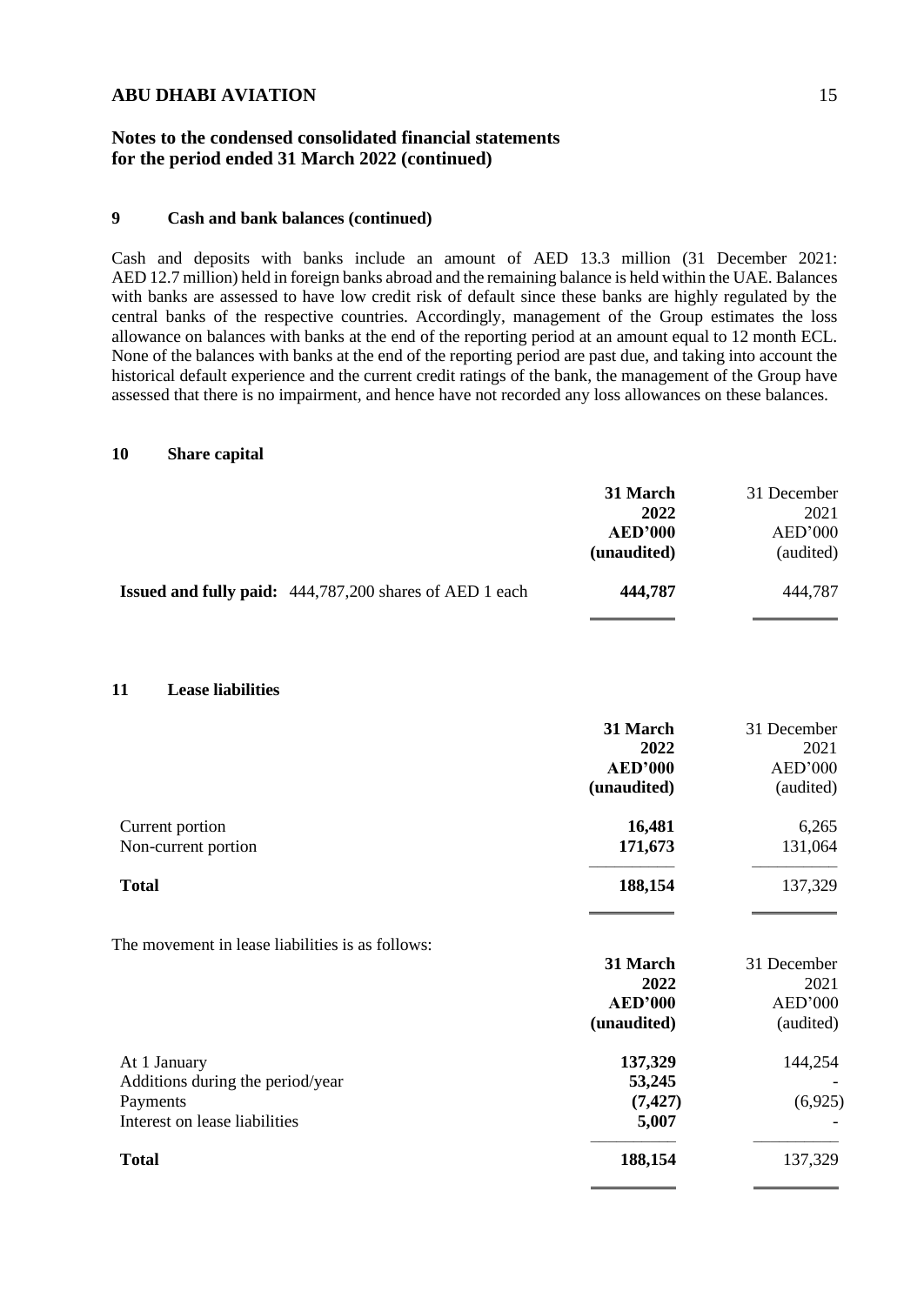## **Notes to the condensed consolidated financial statements for the period ended 31 March 2022 (continued)**

### **11 Lease liabilities (continued)**

During the period, the Group entered into a sale and lease back transaction. The lease has a term of five years with a renewal option with the lessee.

### **12 Term loans**

|                     | 31 March       | 31 December |
|---------------------|----------------|-------------|
|                     | 2022           | 2021        |
|                     | <b>AED'000</b> | AED'000     |
|                     | (unaudited)    | (audited)   |
| Current portion     | 258,150        | 260,357     |
| Non-current portion | 430,472        | 443,252     |
| <b>Total</b>        | 688,622        | 703,609     |
|                     |                |             |

The movement in term loans is as follows:

|                                   | 31 March       | 31 December |
|-----------------------------------|----------------|-------------|
|                                   | 2022           | 2021        |
|                                   | <b>AED'000</b> | AED'000     |
|                                   | (unaudited)    | (audited)   |
| At 1 January                      | 703,609        | 745,886     |
| Drawdown during the period/year   |                | 209,328     |
| Repayments during the period/year | (12,779)       | (250,990)   |
| Exchange loss                     | (2,208)        | (615)       |
| <b>Total</b>                      | 688,622        | 703,609     |
|                                   |                |             |

All other borrowings and repayments made against facilities of the Group are in accordance with the terms disclosed in the consolidated financial statements for the year ended 31 December 2021.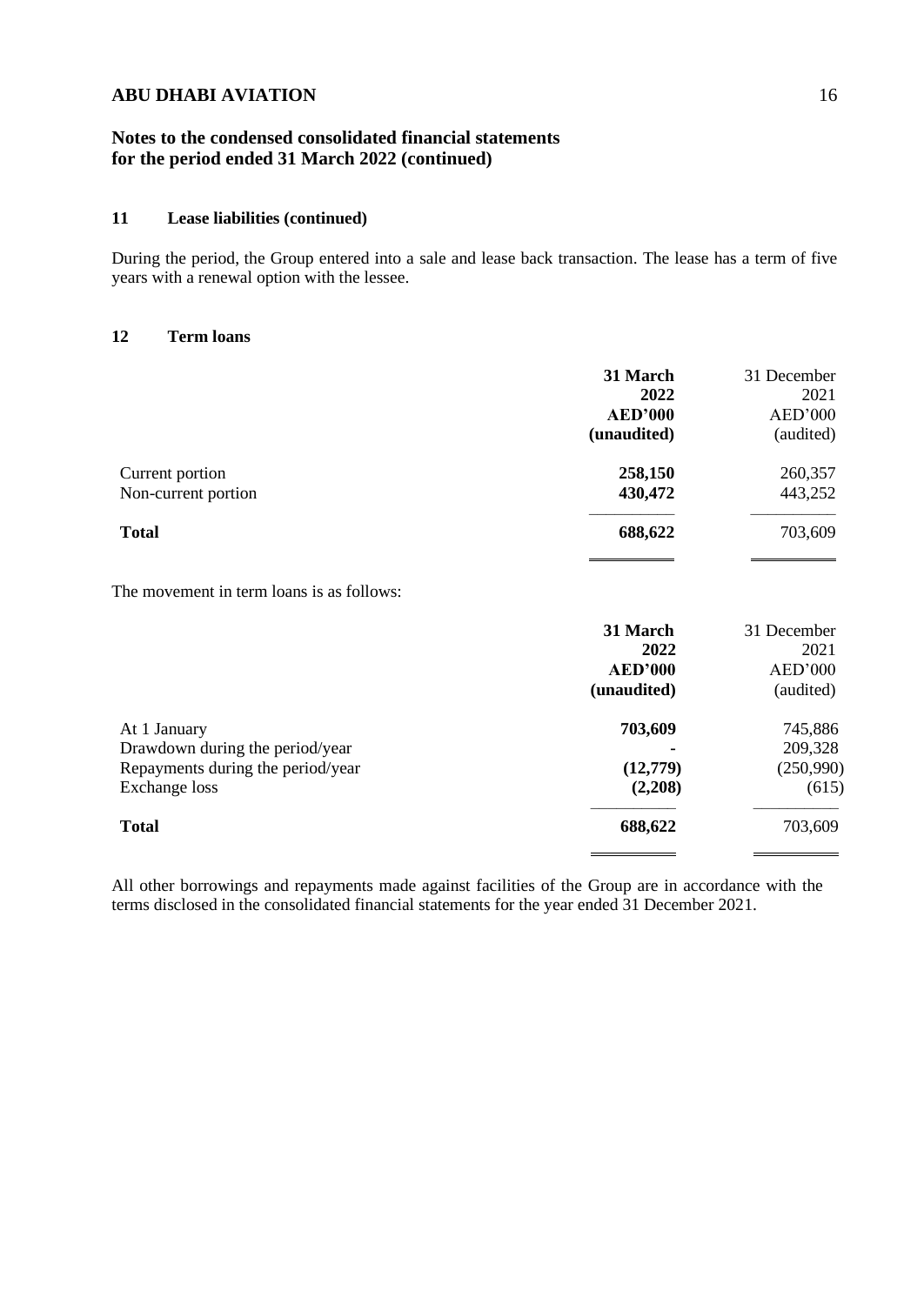## **Notes to the condensed consolidated financial statements for the period ended 31 March 2022 (continued)**

#### **13 Basic and diluted earnings per share**

Earnings per share amounts are calculated by dividing the profit for the period attributable to shareholders of the Company by the weighted average number of shares outstanding during the period.

The following reflects the income and shares data used in the earnings per share computations:

|                                                        | Three months ended 31 March |             |
|--------------------------------------------------------|-----------------------------|-------------|
|                                                        | 2022                        | 2021        |
|                                                        | (unaudited)                 | (unaudited) |
| Profit attributable to Owners of the Company (AED'000) | 74,182                      | 55,449      |
|                                                        |                             |             |
| Weighted average number of shares in issue             | 444,787,200                 | 444,787,200 |
|                                                        |                             |             |
| Earnings per share (AED)                               | 0.17                        | 0.12        |
|                                                        |                             |             |

The Group does not have potentially dilutive shares and accordingly, diluted earnings per share is equal to basic earnings per share.

### **14 Dividends**

Cash dividends of AED 0.15 per ordinary share (10% of par value) amounting to AED 66.7 million (2021: AED 44.5 million) were approved by the shareholders at the annual general meeting held on 10 March 2022.

### **15 Contingent liabilities**

As at 31 March 2022, the Group had outstanding contingent liabilities in respect of letters of guarantee amounting to AED 76.4 million (31 December 2021: AED 76.4 million).

### **16 Commitments**

*Capital commitments*

As at 31 March 2022, the Group had estimated commitments for the acquisition of aircraft, property and equipment of AED 3.2 million (31 December 2021: AED 11.7 million).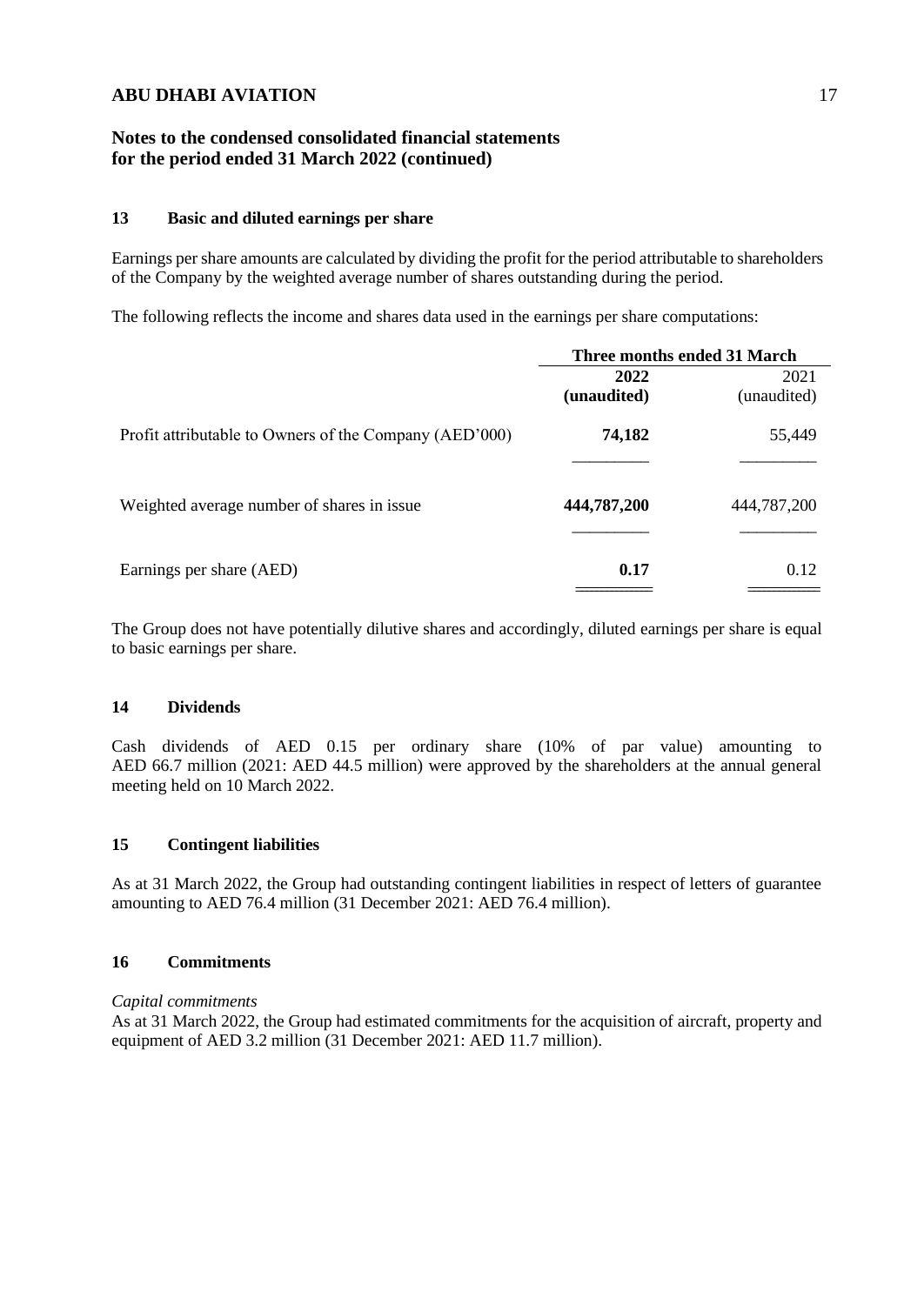### **Notes to the condensed consolidated financial statements for the period ended 31 March 2022 (continued)**

#### **17 Segment information**

Information regarding the Group's operating segments is set out below in accordance with IFRS 8 *Operating Segments*. IFRS 8 requires operating segments to be identified on the basis of internal reports about components of the Group that are regularly reviewed by the chief operating decision maker in order to allocate resources to the segment and to assess its performance.

For operating purposes, the Group is organised into four major business segments:

- (i) Helicopter and fixed wing operations, which provides aircraft leasing, charter flights and third party maintenance services;
- (ii) Commercial aircraft operations, which provides commercial air transportation and aircraft management services;
- (iii) Air cargo, which provides air cargo services to local and international customers using its fleet of aircrafts and sub-chartered aircraft; and
- (iv) Investments, which involves the management of the Group's investment portfolio.

These segments are the basis on which the Group reports its primary segment information. Transactions between segments are conducted at rates determined by management taking into consideration the cost of funds.

Information regarding these segments is presented below:

|                                     | Helicopter<br>and<br>fixed wing<br>operations<br><b>AED'000</b> | Commercial<br>aircraft<br>operations<br><b>AED'000</b> | Air<br>cargo<br><b>AED'000</b> | <b>Investments</b><br><b>AED'000</b> | <b>Others</b><br><b>AED'000</b> | <b>Eliminations</b><br><b>AED'000</b> | Group<br><b>AED'000</b> |
|-------------------------------------|-----------------------------------------------------------------|--------------------------------------------------------|--------------------------------|--------------------------------------|---------------------------------|---------------------------------------|-------------------------|
| <b>31 March 2022</b><br>(unaudited) |                                                                 |                                                        |                                |                                      |                                 |                                       |                         |
| Revenue                             | 171,845                                                         | 132,540                                                | 105,810                        | 5,414                                | 11,703                          | (8,250)                               | 419,062                 |
| Profit for the<br>period            | 66,128                                                          | 32,759                                                 | 26,389                         | 6,483                                | 1,325                           | (42, 521)                             | 90,563                  |
| 31 March 2021<br>(unaudited)        |                                                                 |                                                        |                                |                                      |                                 |                                       |                         |
| Revenue                             | 170,035                                                         | 82,666                                                 | 97,598                         | 4,022                                | 11,446                          | (6,526)                               | 359,241                 |
| for<br>Profit<br>the<br>period      | 64,638                                                          | 10,554                                                 | 22,754                         | 3,068                                | 2,091                           | (42, 378)                             | 60,727                  |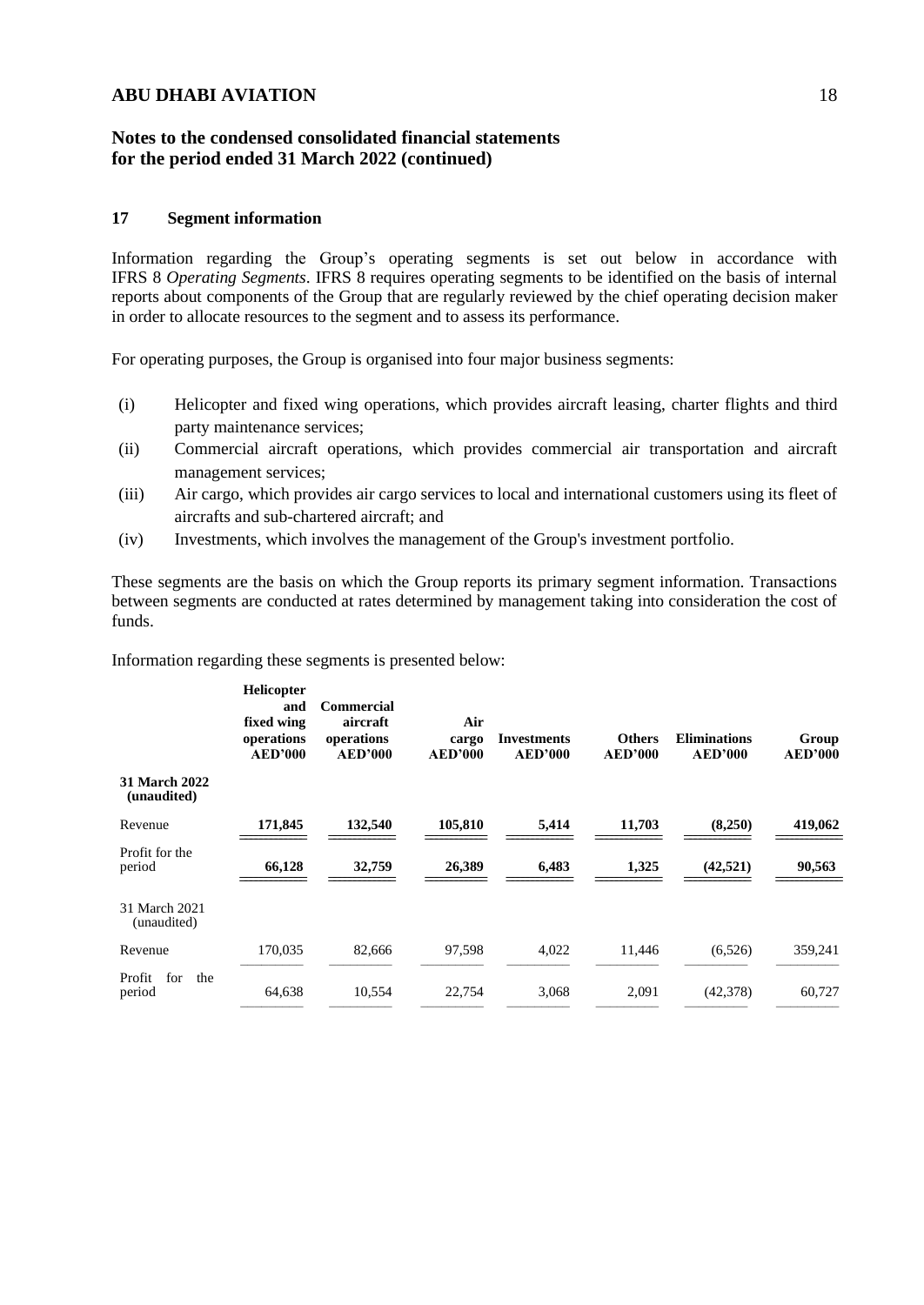### **Notes to the condensed consolidated financial statements for the period ended 31 March 2022 (continued)**

#### **17 Segment information (continued)**

The segment assets and liabilities were as follows:

|                                     | <b>Helicopter</b><br>and<br>fixed wing<br>operations<br><b>AED'000</b> | Commercial<br>aircraft<br>operations<br><b>AED'000</b> | Air<br>cargo<br><b>AED'000</b> | <b>Investments</b><br><b>AED'000</b> | <b>Others</b><br><b>AED'000</b> | <b>Eliminations</b><br><b>AED'000</b> | Group<br><b>AED'000</b> |
|-------------------------------------|------------------------------------------------------------------------|--------------------------------------------------------|--------------------------------|--------------------------------------|---------------------------------|---------------------------------------|-------------------------|
| <b>31 March 2022</b><br>(unaudited) |                                                                        |                                                        |                                |                                      |                                 |                                       |                         |
| Assets                              | 3,212,161                                                              | 1,306,702                                              | 787,916                        | 827,979                              | 223,014                         | (1,109,746)                           | 5,248,026               |
| Liabilities                         | 936,993                                                                | 519,503                                                | 48,619                         | ٠                                    | 25,018                          | (43, 615)                             | 1,486,518               |
| 31 December<br>2021<br>(audited)    |                                                                        |                                                        |                                |                                      |                                 |                                       |                         |
| Assets                              | 3,243,387                                                              | 1,543,603                                              | 801,483                        | 802,199                              | 240,268                         | (1,105,554)                           | 5,525,386               |
| Liabilities                         | 972,103                                                                | 794,188                                                | 38,410                         | $\overline{\phantom{a}}$             | 23,362                          | (41,992)                              | 1,786,071               |

The Group operates primarily from its base in the United Arab Emirates and accordingly no further geographical analysis of revenues, profit, fair value gains, assets and liabilities is given.

### **18 Related parties**

The Group, in the ordinary course of business, enters into transactions, at agreed terms and conditions, with related parties. Related parties comprise of the Group's shareholders, directors, senior management and businesses controlled by them and their families or over which they exercise significant management influence as well as key management personnel. Significant transactions with related parties during the period were as follows:

| Three months ended 31 March |             |
|-----------------------------|-------------|
| 2022                        | 2021        |
| <b>AED'000</b>              | AED'000     |
| (unaudited)                 | (unaudited) |
| 40,404                      | 32,898      |
|                             |             |
|                             |             |
| 4,808                       | 3,657       |
|                             |             |
| 2,929                       | 2,365       |
|                             |             |
|                             | 393         |
|                             | 258         |

### **19 Seasonality of results**

No income of a seasonal nature was recorded in the condensed consolidated statement of profit or loss for the Six months period ended 31 March 2022 and 2021.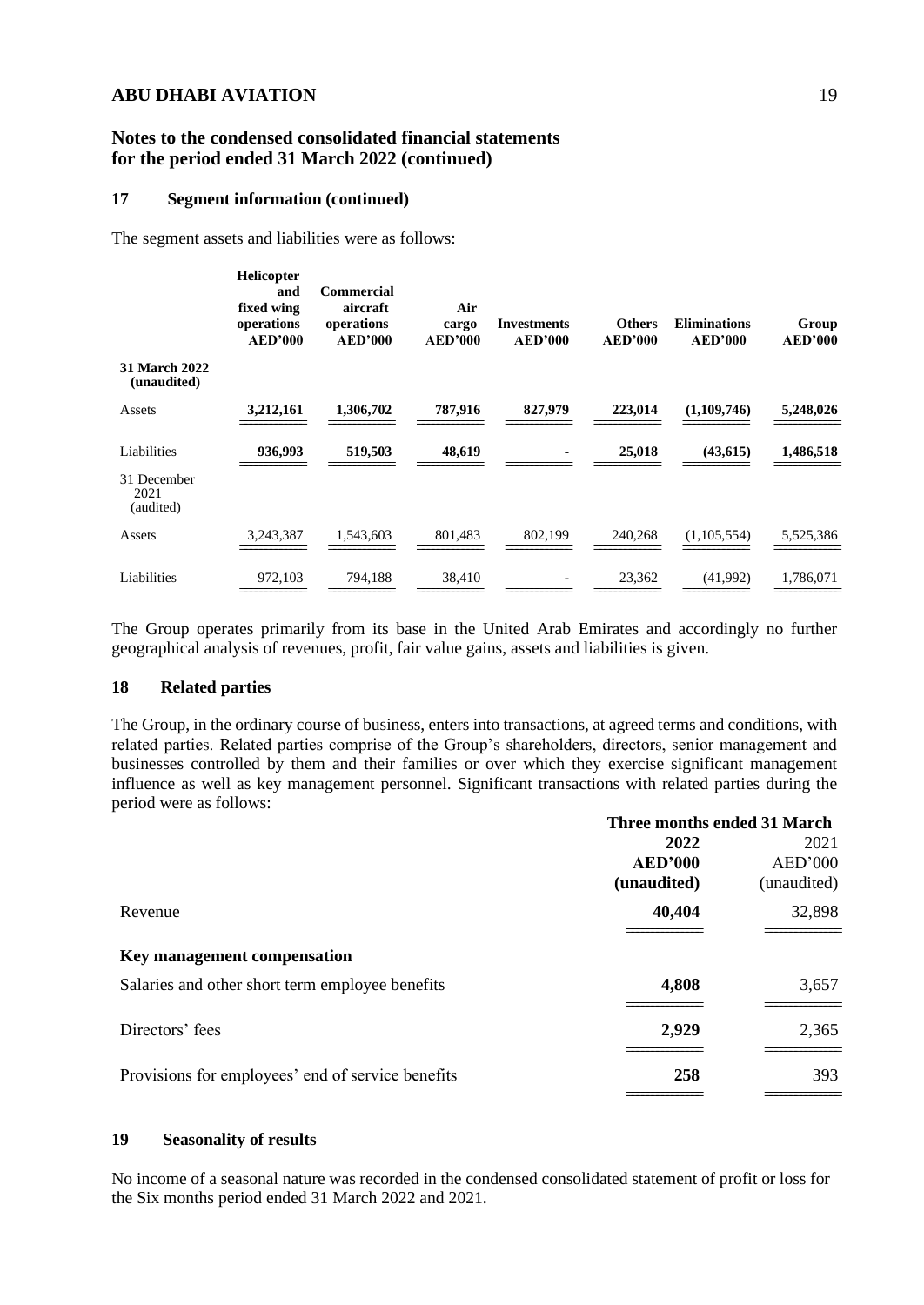## **Notes to the condensed consolidated financial statements for the period ended 31 March 2022 (continued)**

### **20 Financial instruments – fair value and risk management**

## *Accounting classifications and fair values*

The following table shows the carrying amounts and fair values of financial assets and financial liabilities, including their levels in the fair value hierarchy. It does not include fair value information for financial assets and financial liabilities not measured at fair value if the carrying amount is a reasonable approximation of fair value.

| 31 March 2022                            |                                                               | <b>Carrying amounts</b>                              |                                                        | Fair value hierarchy           |                           |                                  |                           |                                |
|------------------------------------------|---------------------------------------------------------------|------------------------------------------------------|--------------------------------------------------------|--------------------------------|---------------------------|----------------------------------|---------------------------|--------------------------------|
|                                          | <b>FVTPL</b> - equity<br><b>Instruments</b><br><b>AED'000</b> | <b>FVTPL</b> - debt<br>instruments<br><b>AED'000</b> | <b>Measured at</b><br>amortised cost<br><b>AED'000</b> | <b>Total</b><br><b>AED'000</b> | Level 1<br><b>AED'000</b> | <b>Level 2</b><br><b>AED'000</b> | Level 3<br><b>AED'000</b> | <b>Total</b><br><b>AED'000</b> |
| Investment in Waha CEEMEA                |                                                               |                                                      |                                                        |                                |                           |                                  |                           |                                |
| Fixed Income Fund SP                     | 25,860                                                        |                                                      | $\overline{a}$                                         | 25,860                         |                           | 25,860                           | $\overline{\phantom{a}}$  | 25,860                         |
| Investments in short term maturity bonds |                                                               | 375                                                  | $\overline{\phantom{0}}$                               | 375                            | 375                       |                                  | $\overline{\phantom{0}}$  | 375                            |
| Investments in corporate bonds $- UK$    | $\overline{\phantom{a}}$                                      | 31,447                                               |                                                        | 31,447                         | 31,447                    |                                  | $\overline{\phantom{a}}$  | 31,447                         |
| Investments in corporate bonds $-US$     | $\overline{\phantom{0}}$                                      | 4,350                                                |                                                        | 4,350                          | 4,350                     |                                  | $\overline{\phantom{0}}$  | 4,350                          |
| Investments in corporate bonds –         |                                                               |                                                      |                                                        |                                |                           |                                  |                           |                                |
| European (EX-UK)                         |                                                               | 8,947                                                |                                                        | 8,947                          | 8,947                     |                                  |                           | 8,947                          |
| Investments in corporate bonds –         |                                                               |                                                      |                                                        |                                |                           |                                  |                           |                                |
| Asia Pacific (EX-Japan)                  |                                                               | 4,296                                                |                                                        | 4,296                          | 4,296                     |                                  |                           | 4,296                          |
| Investment in high yield and             |                                                               |                                                      |                                                        |                                |                           |                                  |                           |                                |
| emerging market bonds                    | $\overline{\phantom{a}}$                                      | 53,119                                               | $\overline{a}$                                         | 53,119                         | 53,119                    |                                  | $\overline{\phantom{a}}$  | 53,119                         |
| Investment in multi-class assets         | $\overline{\phantom{a}}$                                      | 23,130                                               |                                                        | 23,130                         | 23,130                    |                                  | $\overline{\phantom{a}}$  | 23,130                         |
| Investment in multi-class bonds          |                                                               | 3,286                                                |                                                        | 3,286                          | 3,286                     |                                  | $\overline{\phantom{a}}$  | 3,286                          |
| Investment in equities $- US$            | 2,878                                                         |                                                      |                                                        | 2,878                          | 2,878                     |                                  | $\overline{\phantom{0}}$  | 2,878                          |
| Investment in equities $- UK$            | 942                                                           |                                                      |                                                        | 942                            | 942                       |                                  |                           | 942                            |
| Investment in equities – UAE             | 284,169                                                       |                                                      | $\sim$                                                 | 284,169                        | 284,169                   |                                  | $\overline{\phantom{a}}$  | 284,169                        |
|                                          | 313,849                                                       | 128,950                                              |                                                        | 442,799                        | 416,939                   | 25,860                           |                           | 442,799                        |
|                                          |                                                               |                                                      |                                                        |                                |                           |                                  |                           |                                |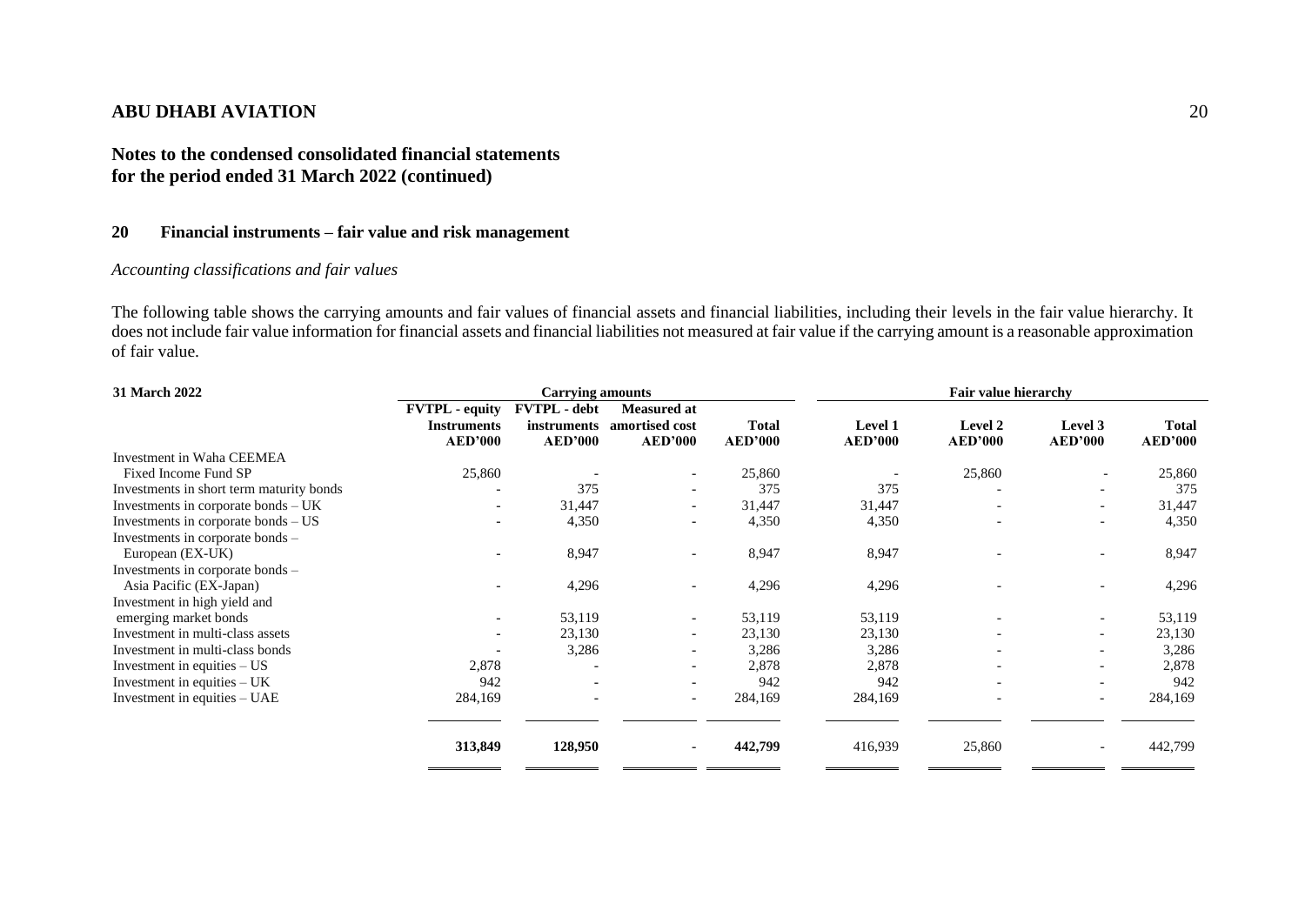# **Notes to the condensed consolidated financial statements for the period ended 31 March 2022 (continued)**

## **20 Financial instruments – fair value and risk management (continued**

*Accounting classifications and fair values (continued)*

| 31 December 2021                         |                          | Carrying amounts         |                          |         | Fair values hierarchy |                          |                          |         |
|------------------------------------------|--------------------------|--------------------------|--------------------------|---------|-----------------------|--------------------------|--------------------------|---------|
|                                          | FVTPL - equity           | FVTPL - debt             | Measured at              |         |                       |                          |                          |         |
|                                          | Instruments              | instruments              | amortised cost           | Total   | Level 1               | Level 2                  | Level 3                  | Total   |
|                                          | AED'000                  | AED'000                  | AED'000                  | AED'000 | AED'000               | AED'000                  | AED'000                  | AED'000 |
| Investment in Waha CEEMEA                |                          |                          |                          |         |                       |                          |                          |         |
| Fixed Income Fund SP                     | 26,153                   |                          |                          | 26,153  |                       | 26,153                   |                          | 26,153  |
| Investments in short term maturity bonds |                          | 538                      | $\overline{\phantom{a}}$ | 538     | 538                   |                          | $\overline{\phantom{0}}$ | 538     |
| Investments in corporate bonds - UK      |                          | 33,949                   |                          | 33,949  | 33,949                |                          |                          | 33,949  |
| Investments in corporate bonds - US      |                          | 4,631                    | $\overline{\phantom{a}}$ | 4,631   | 4,631                 |                          | $\qquad \qquad -$        | 4,631   |
| Investments in corporate bonds –         |                          |                          |                          |         |                       |                          |                          |         |
| European (EX-UK)                         | $\overline{\phantom{a}}$ | 14,907                   | $\overline{\phantom{a}}$ | 14,907  | 14,907                |                          | $\overline{\phantom{a}}$ | 14,907  |
| Investments in corporate bonds –         |                          |                          |                          |         |                       |                          |                          |         |
| Asia Pacific (EX-Japan)                  |                          | 4,437                    | $\overline{\phantom{a}}$ | 4,437   | 4,437                 |                          | $\overline{\phantom{a}}$ | 4,437   |
| Investment in high yield and             |                          |                          |                          |         |                       |                          |                          |         |
| emerging market bonds                    | $\overline{\phantom{a}}$ | 54,577                   | $\overline{\phantom{a}}$ | 54,577  | 54,577                |                          | $\overline{\phantom{a}}$ | 54,577  |
| Investment in multi-class assets         | $\overline{\phantom{0}}$ | 25,132                   | $\overline{\phantom{a}}$ | 25,132  | 25,132                | $\overline{\phantom{a}}$ | $\overline{\phantom{a}}$ | 25,132  |
| Investment in multi-class bonds          |                          | 3,604                    |                          | 3,604   | 3,604                 | $\overline{\phantom{0}}$ | $\overline{\phantom{a}}$ | 3,604   |
| Investment in equities - US              | 2,904                    |                          | $\overline{\phantom{0}}$ | 2,904   | 2,904                 |                          | $\overline{\phantom{a}}$ | 2,904   |
| Investment in equities $- UK$            | 805                      |                          |                          | 805     | 805                   | $\overline{\phantom{a}}$ | -                        | 805     |
| Investment in equities – UAE             | 254,333                  | $\overline{\phantom{a}}$ | $\overline{\phantom{a}}$ | 254,333 | 254,333               | $\overline{\phantom{a}}$ | $\overline{\phantom{a}}$ | 254,333 |
|                                          |                          |                          |                          |         |                       |                          |                          |         |
|                                          | 284,195                  | 141,775                  | $\overline{\phantom{a}}$ | 425,970 | 399,817               | 26,153                   |                          | 425,970 |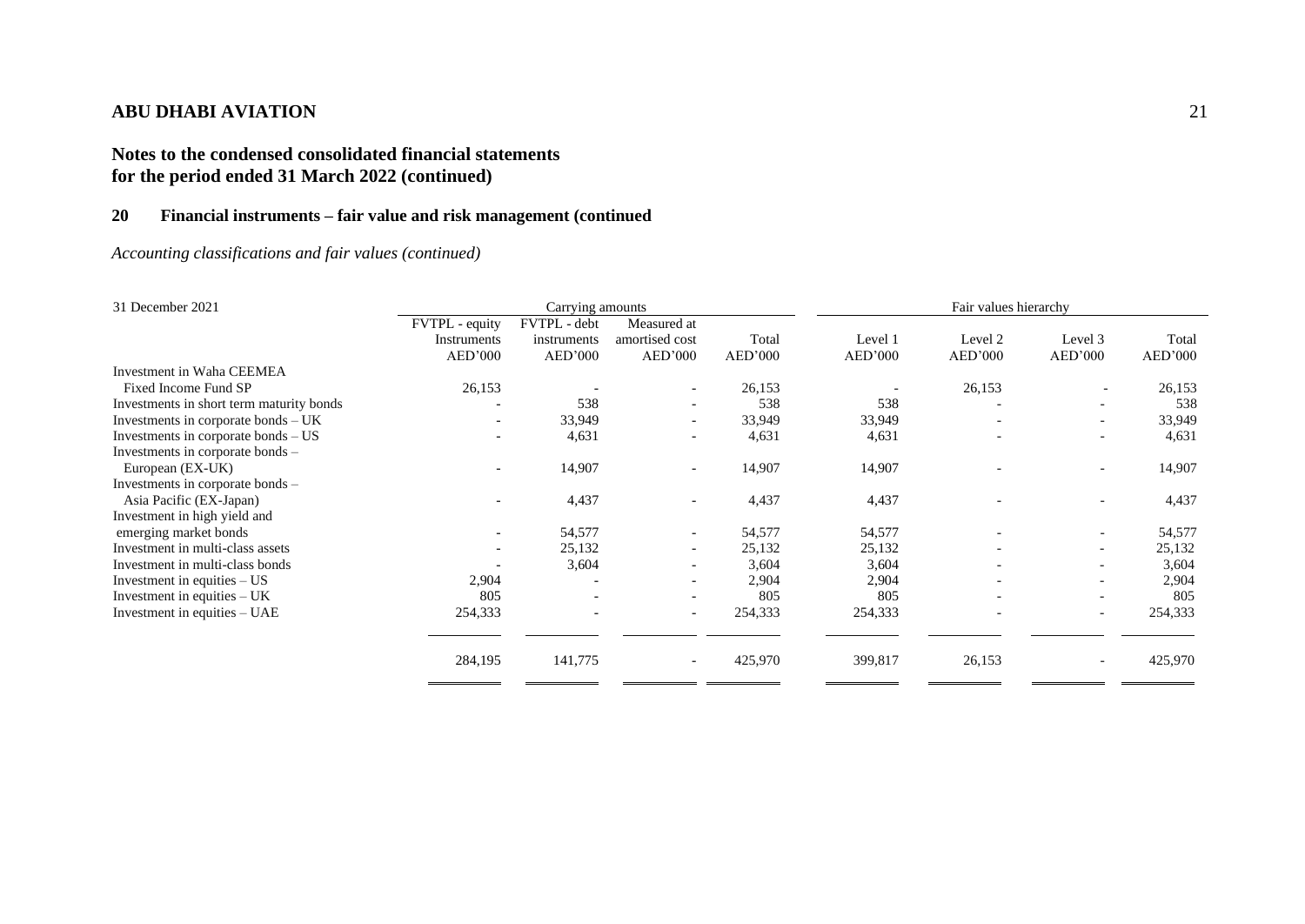# **Notes to the condensed consolidated financial statements for the period ended 31 March 2022 (continued)**

# **20 Financial instruments – fair value and risk management (continued)**

*Accounting classifications and fair values (continued)*

| <b>At 31 March 2022</b>     |                                                          |                                               | <b>Carrying amounts</b>                         |                                | Fair value hierarchy      |                           |                           |                                |
|-----------------------------|----------------------------------------------------------|-----------------------------------------------|-------------------------------------------------|--------------------------------|---------------------------|---------------------------|---------------------------|--------------------------------|
|                             | <b>FVTPL-</b><br>equity<br>instruments<br><b>AED'000</b> | FVTPL - debt<br>instruments<br><b>AED'000</b> | Measured at<br>amortised cost<br><b>AED'000</b> | <b>Total</b><br><b>AED'000</b> | Level 1<br><b>AED'000</b> | Level 2<br><b>AED'000</b> | Level 3<br><b>AED'000</b> | <b>Total</b><br><b>AED'000</b> |
| <b>Financial assets not</b> |                                                          |                                               |                                                 |                                |                           |                           |                           |                                |
| measured at fair value      |                                                          |                                               |                                                 |                                |                           |                           |                           |                                |
| Trade receivables           |                                                          |                                               | 693,821                                         | 693,821                        |                           |                           |                           |                                |
| Contract assets and other   |                                                          |                                               |                                                 |                                |                           |                           |                           |                                |
| current assets (excluding   |                                                          |                                               |                                                 |                                |                           |                           |                           |                                |
| prepayments and advances)   |                                                          |                                               | 227,535                                         | 227,535                        |                           |                           |                           |                                |
| Cash and bank balances      |                                                          | $\overline{\phantom{a}}$                      | 531,321                                         | 531,321                        | $\overline{\phantom{a}}$  |                           |                           |                                |
|                             |                                                          |                                               |                                                 |                                |                           |                           |                           |                                |
|                             |                                                          |                                               | 1,452,677                                       | 1,452,677                      | $\overline{\phantom{a}}$  |                           |                           |                                |
| Financial liabilities not   |                                                          |                                               |                                                 |                                |                           |                           |                           |                                |
| measured at fair value      |                                                          |                                               |                                                 |                                |                           |                           |                           |                                |
| Trade and other payables    |                                                          |                                               | 126,476                                         | 126,476                        |                           |                           |                           |                                |
| Term loans                  |                                                          |                                               | 688,622                                         | 688,622                        |                           |                           |                           |                                |
| Lease liabilities           |                                                          |                                               | 188,154                                         | 188,154                        |                           |                           |                           |                                |
| Accrued expenses and other  |                                                          |                                               |                                                 |                                |                           |                           |                           |                                |
| current liabilities         |                                                          |                                               | 180,943                                         | 180,943                        |                           |                           |                           |                                |
|                             |                                                          |                                               |                                                 |                                |                           |                           |                           |                                |
|                             |                                                          |                                               |                                                 |                                |                           |                           |                           |                                |
|                             |                                                          |                                               | 1,184,195                                       | 1,184,195                      |                           |                           |                           |                                |
|                             |                                                          |                                               |                                                 |                                |                           |                           |                           |                                |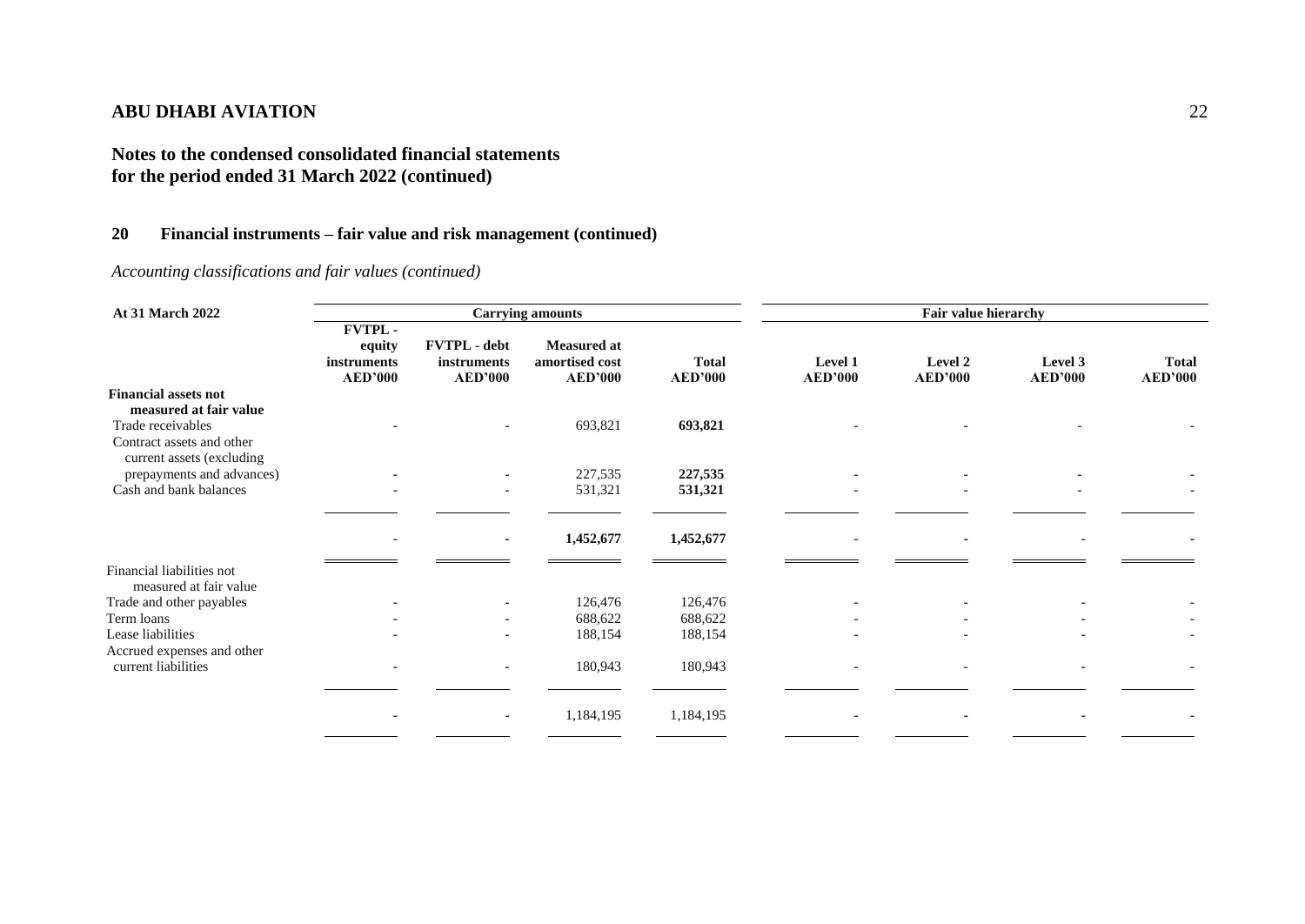# **Notes to the condensed consolidated financial statements for the period ended 31 March 2022 (continued)**

## **20 Financial instruments – fair value and risk management (continued)**

*Accounting classifications and fair values (continued)*

| At 31 December 2021                                    |                                                          |                                                      | <b>Carrying amounts</b>                                |                                |                           | <b>Fair values</b>        |                           |                                |  |
|--------------------------------------------------------|----------------------------------------------------------|------------------------------------------------------|--------------------------------------------------------|--------------------------------|---------------------------|---------------------------|---------------------------|--------------------------------|--|
|                                                        | <b>FVTPL-</b><br>equity<br>instruments<br><b>AED'000</b> | <b>FVTPL</b> - debt<br>instruments<br><b>AED'000</b> | <b>Measured at</b><br>amortised cost<br><b>AED'000</b> | <b>Total</b><br><b>AED'000</b> | Level 1<br><b>AED'000</b> | Level 2<br><b>AED'000</b> | Level 3<br><b>AED'000</b> | <b>Total</b><br><b>AED'000</b> |  |
| <b>Financial assets not</b>                            |                                                          |                                                      |                                                        |                                |                           |                           |                           |                                |  |
| measured at fair value                                 |                                                          |                                                      |                                                        |                                |                           |                           |                           |                                |  |
| Trade receivables                                      |                                                          |                                                      | 706,773                                                | 706,773                        |                           |                           |                           |                                |  |
| Contract assets and other                              |                                                          |                                                      |                                                        |                                |                           |                           |                           |                                |  |
| current assets (excluding<br>prepayments and advances) |                                                          |                                                      | 178,120                                                | 178,120                        |                           |                           |                           |                                |  |
| Cash and bank balances                                 |                                                          | $\overline{\phantom{a}}$                             | 626,716                                                | 626,716                        |                           | $\overline{\phantom{a}}$  |                           |                                |  |
|                                                        |                                                          |                                                      |                                                        |                                |                           |                           |                           |                                |  |
|                                                        |                                                          |                                                      |                                                        |                                |                           |                           |                           |                                |  |
|                                                        |                                                          | ٠                                                    | 1,511,609                                              | 1,511,609                      | $\overline{\phantom{a}}$  | $\blacksquare$            |                           |                                |  |
| Financial liabilities not                              |                                                          |                                                      |                                                        |                                |                           |                           |                           |                                |  |
| measured at fair value                                 |                                                          |                                                      |                                                        |                                |                           |                           |                           |                                |  |
| Trade and other payables                               |                                                          |                                                      | 145,583                                                | 145,583                        |                           |                           |                           |                                |  |
| Term loans                                             |                                                          |                                                      | 703,609                                                | 703,609                        |                           |                           |                           |                                |  |
| Lease liabilities<br>Accrued expenses and other        |                                                          |                                                      | 137,329                                                | 137,329                        |                           |                           |                           |                                |  |
| current liabilities                                    |                                                          |                                                      | 204,525                                                | 204,525                        |                           |                           |                           |                                |  |
|                                                        |                                                          |                                                      |                                                        |                                |                           |                           |                           |                                |  |
|                                                        |                                                          |                                                      |                                                        |                                |                           |                           |                           |                                |  |
|                                                        |                                                          |                                                      | 1,191,046                                              | 1,191,046                      |                           |                           |                           |                                |  |